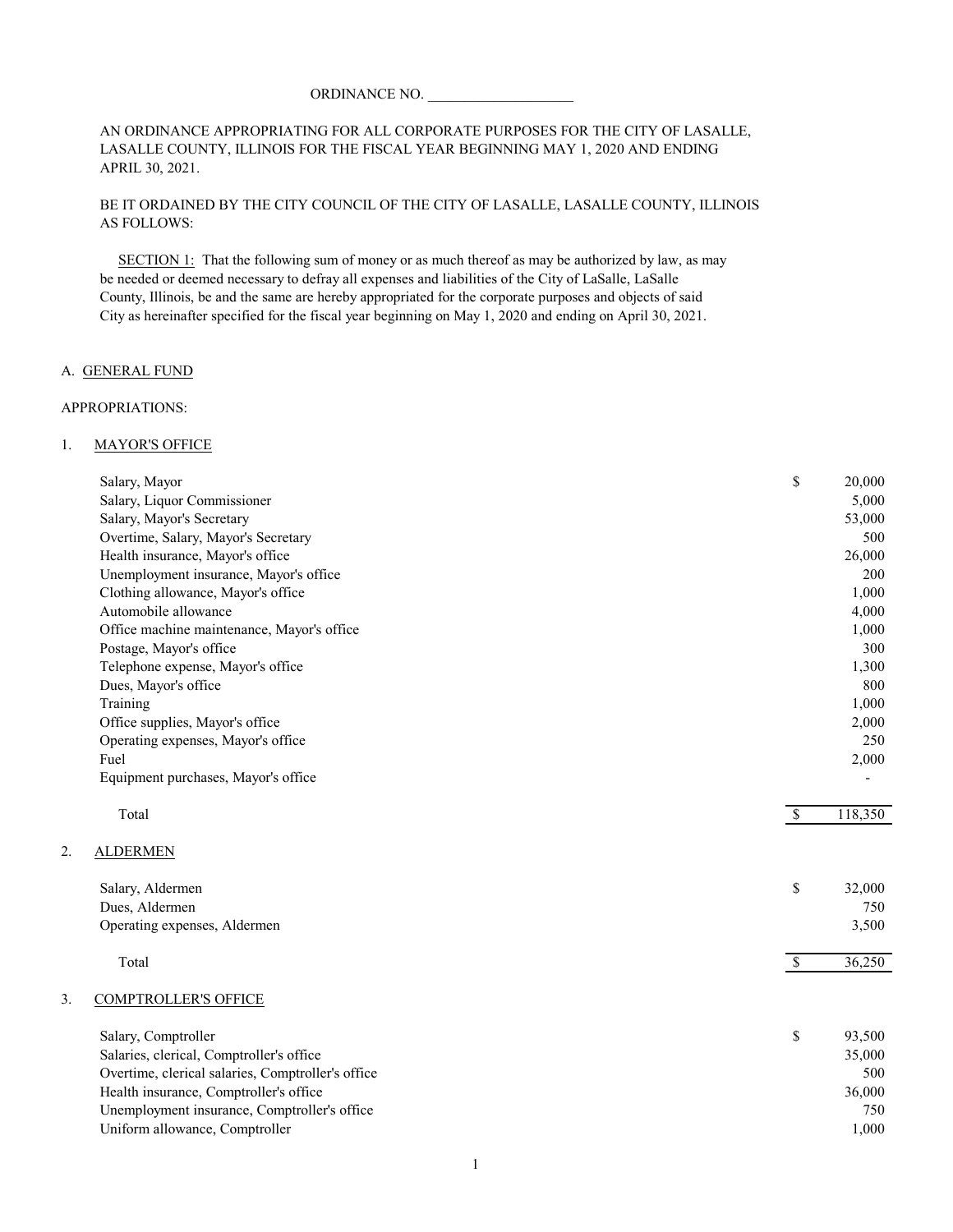|    | Maintenance service equipment, Comptroller's office |              | 3,000   |
|----|-----------------------------------------------------|--------------|---------|
|    | Postage, Comptroller's office                       |              | 1,200   |
|    | Dues, Comptroller's office                          |              | 500     |
|    | Training                                            |              | 3,500   |
|    | Office supplies, Comptroller's office               |              | 7,500   |
|    | Operating expenses, Comptroller's office            |              | 250     |
|    | Equipment purchase, Comptroller's office            |              | 3,000   |
|    | Total                                               | $\mathbb{S}$ | 185,700 |
| 4. | <b>CITY CLERK'S OFFICE</b>                          |              |         |
|    | Salary, City Clerk                                  | $\mathbb S$  | 22,000  |
|    | Assistant salary, City Clerk                        |              | 600     |
|    | Uniform allowance, City Clerk                       |              | 500     |
|    | Maintenance service equipment, City Clerk           |              | 1,000   |
|    | Postage, City Clerk                                 |              | 500     |
|    | Training, City Clerk                                |              | 1,000   |
|    | Publishing, City Clerk                              |              | 10,000  |
|    | Codification, City Clerk                            |              | 3,500   |
|    | Dues, City Clerk                                    |              | 150     |
|    | Office supplies, City Clerk                         |              | 2,000   |
|    | Equipment purchases, City Clerk                     |              |         |
|    | Total                                               | $\mathbb{S}$ | 41,250  |
| 5. | <b>TREASURER'S OFFICE</b>                           |              |         |
|    | Salary, City Treasurer                              | \$           | 4,000   |
|    | Dues, City Treasurer                                |              | 75      |
|    |                                                     |              |         |
|    | Total                                               | $\mathbb{S}$ | 4,075   |
| 6. | <b>CITY ATTORNEY</b>                                |              |         |
|    | Retainer, City Attorney                             | \$           | 15,000  |
|    | Legal services, City Attorney                       |              | 120,000 |
|    | Legal services, Ordinance Court                     |              | 2,500   |
|    | Salaries, Ordinance Court                           |              | 1,500   |
|    | Total                                               | $\mathbb{S}$ | 139,000 |
| 7. | <b>ECONOMIC DEVELOPER</b>                           |              |         |
|    | Salaries, Economic Developer                        | \$           | 54,600  |
|    | Health insurance, Economic Developer                |              | 1,100   |
|    | Unemployment insurance, Economic Developer          |              | 250     |
|    | Automobile allowance, Economic Developer            |              | 1,440   |
|    | Uniform allowance, Economic Developer               |              | 500     |
|    | Maintenance service - equipment, Economic Developer |              | 500     |
|    | Postage, Economic Developer                         |              | 100     |
|    | Other professional services Economic Developer      |              | 6,810   |
|    | Telephone, Economic Developer                       |              | 500     |
|    | Training, Economic Development                      |              | 1,500   |
|    | Operating expenses, Economic Development            |              | 1,200   |
|    | Dues, Economic Developer                            |              | 17,000  |
|    | Office supplies, Economic Developer                 |              | 500     |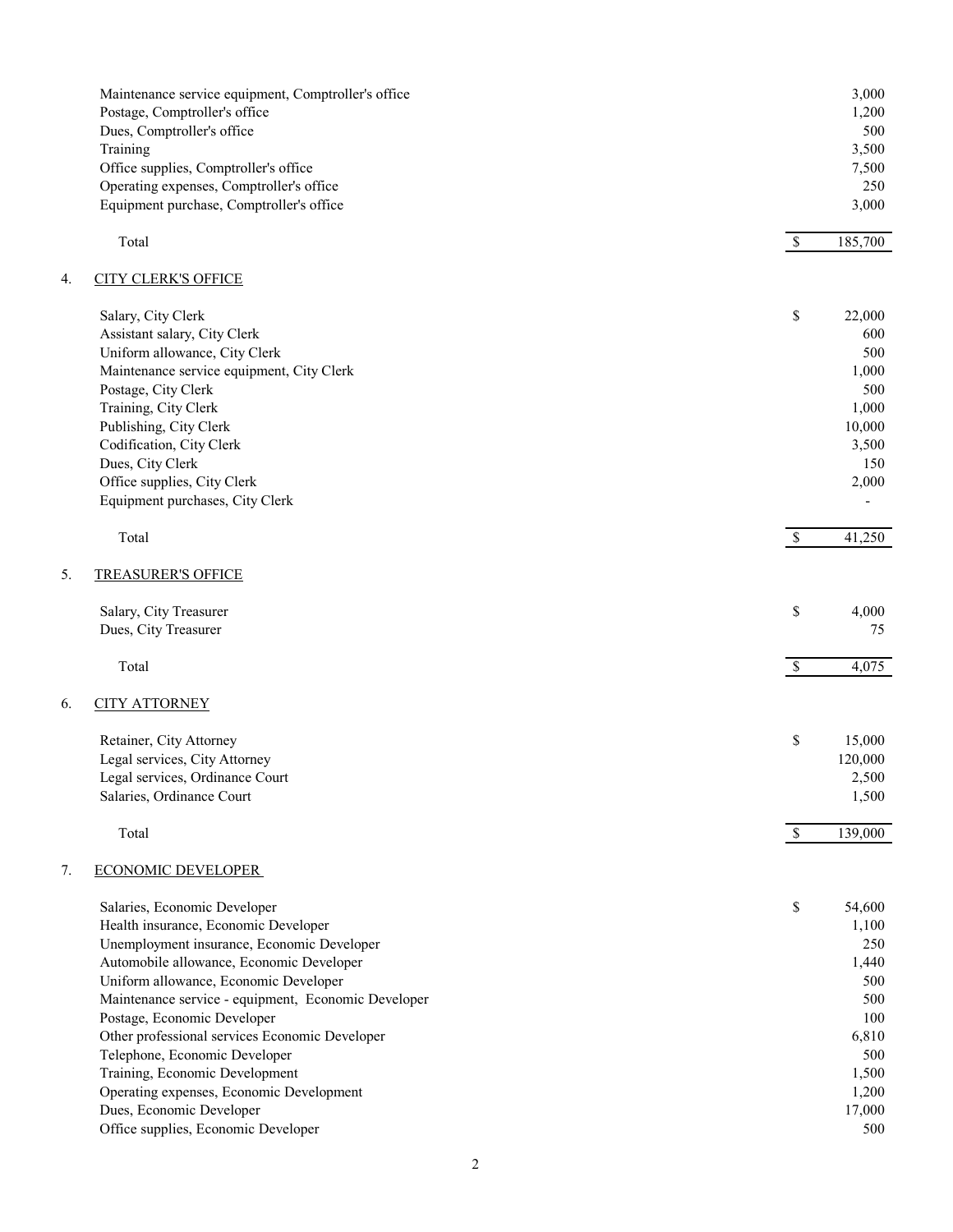|    | Grant writing fees, Economic Development                            |               | 3,000            |
|----|---------------------------------------------------------------------|---------------|------------------|
|    | Total                                                               | $\mathcal{S}$ | 89,000           |
| 8. | PUBLIC RELATIONS/MARKETING                                          |               |                  |
|    | Salaries, Public Relations                                          | \$            | 42,000           |
|    | Health insurance, Public Relations                                  |               | 7,600            |
|    | Unemployment insurance, Public Relations                            |               | 250              |
|    | Uniform allowance, Public Relations                                 |               | 500              |
|    | Training, Public Relations                                          |               | 1,000            |
|    | Operating expenses, Public Relations                                |               | 500              |
|    | Office supplies, Public Relations                                   |               | 500              |
|    | Total                                                               | $\mathbb{S}$  | 52,350           |
| 9. | <b>PUBLIC SAFETY - POLICE</b>                                       |               |                  |
|    | Salary, police chief                                                | \$            | 183,000          |
|    | Salaries, police lieutenants                                        |               | 21,000           |
|    | Salaries, police sergeants                                          |               | 400,000          |
|    | Salaries, police patrolmen                                          |               | 950,000          |
|    | Salaries, police dispatchers                                        |               | 50,000           |
|    | Overtime salaries, police lieutenants                               |               | 1,500            |
|    | Overtime salaries, police sergeants                                 |               | 10,000           |
|    | Overtime salaries, patrolmen                                        |               | 55,000           |
|    | Overtime salaries, police dispatchers                               |               | 1,000            |
|    | Health insurance, police                                            |               | 470,000          |
|    | Unemployment insurance, police                                      |               | 5,000            |
|    | Workmen's compensation insurance, police                            |               | 100,000          |
|    | Pension benefits, police                                            |               | 1,543,000        |
|    | Uniform allowance, police<br>Maintenance - equipment, police        |               | 24,700<br>15,000 |
|    | Maintenance - code red, police                                      |               | 5,000            |
|    | Maintenance - vehicles, police                                      |               | 20,000           |
|    | Maintenance - radios, police                                        |               | 5,000            |
|    | Other professional services, police                                 |               | 94,000           |
|    | Postage, police                                                     |               | 1,000            |
|    | Telephone, police                                                   |               | 3,000            |
|    | Leased circuits, police                                             |               | 10,000           |
|    | Printing, police                                                    |               | 2,000            |
|    | Dues, police                                                        |               | 1,200            |
|    | Training, police                                                    |               | 10,000           |
|    | Testing, police                                                     |               | 2,000            |
|    | Liability insurance, police                                         |               | 47,000           |
|    | Office supplies, police                                             |               | 2,000            |
|    | Drug traffic prevention, police                                     |               | 50,000           |
|    | Operating expenses, police                                          |               | 5,000            |
|    | Range expense, police                                               |               | 2,000            |
|    | Fuel, police                                                        |               | 45,000           |
|    | Equipment purchase, police                                          |               | 15,000           |
|    | Vehicle purchase, police<br>Transfer to shared LPO Services, police |               | 40,000           |
|    |                                                                     |               |                  |
|    | Total                                                               | $\mathbb{S}$  | 4,188,400        |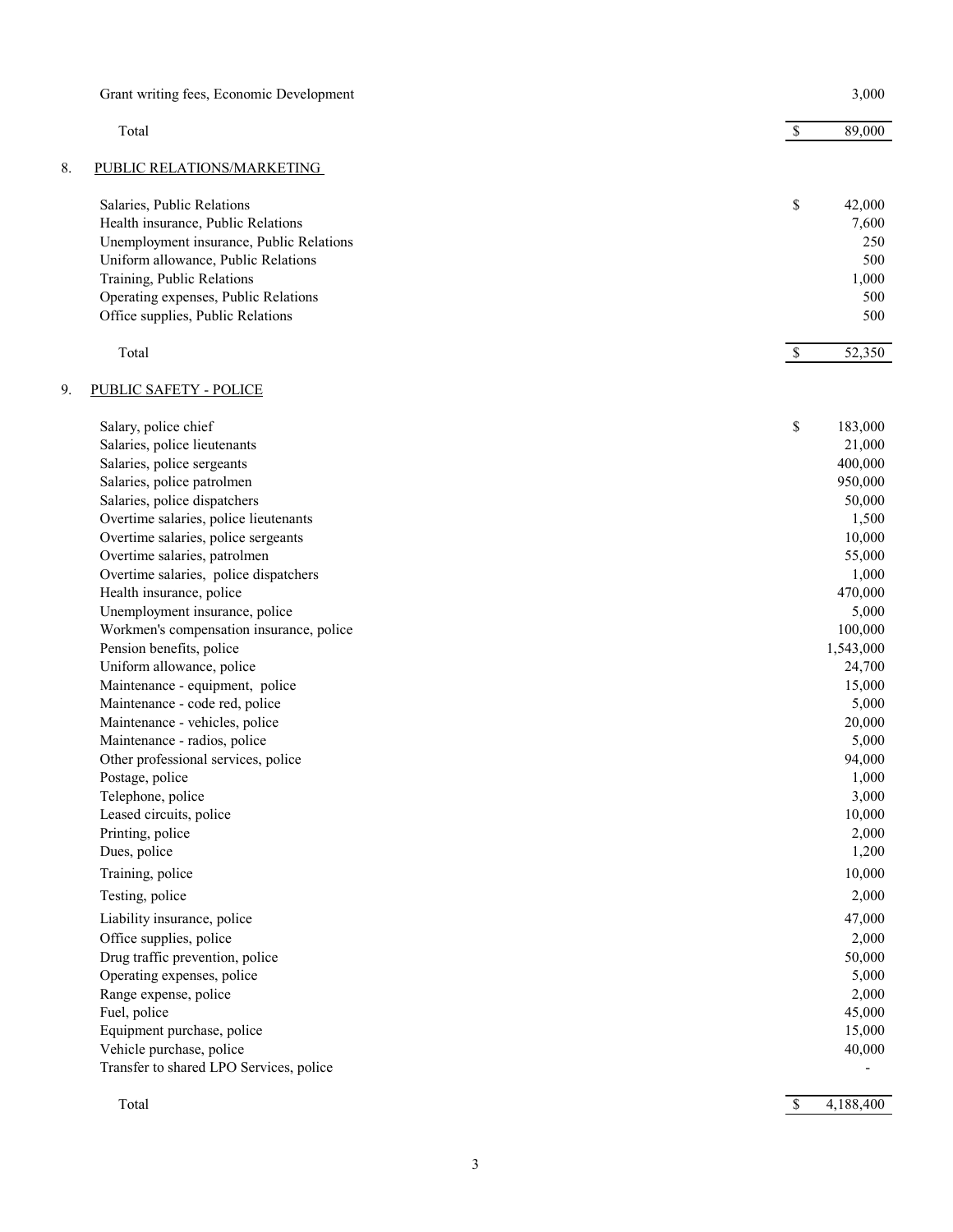## 10. PUBLIC SAFETY - FIRE

|     | Salaries, fire chief and assistant chief                    | \$           | 2,500     |
|-----|-------------------------------------------------------------|--------------|-----------|
|     | Salaries, fire truck chauffeurs                             |              | 275,000   |
|     | Salaries, volunteer firemen                                 |              | 200,000   |
|     | Overtime salaries, fire truck chauffeurs                    |              | 25,000    |
|     | Health insurance, fire                                      |              | 68,000    |
|     | Unemployment insurance, fire                                |              | 3,000     |
|     | Worker's compensation, fire                                 |              | 40,000    |
|     | Pension benefits, fire                                      |              | 237,000   |
|     | Uniform allowance, fire                                     |              | 4,000     |
|     | Maintenance - building, fire                                |              | 10,000    |
|     | Maintenance - equipment, fire                               |              | 5,000     |
|     | ESDA expenses, fire                                         |              | 2,500     |
|     | Maintenance - fire equipment, fire                          |              | 1,000     |
|     | Maintenance - vehicles, fire                                |              | 25,000    |
|     | Maintenance - radios, fire                                  |              | 5,000     |
|     | Medical - exams, fire                                       |              | 2,000     |
|     | Other professional services, fire                           |              | 94,000    |
|     | Postage, fire                                               |              | 250       |
|     | Telephone, fire                                             |              | 5,000     |
|     | Dues, fire                                                  |              | 2,000     |
|     | Training, fire                                              |              | 4,000     |
|     | Utilities, fire station                                     |              | 4,000     |
|     | Liability insurance, fire                                   |              | 27,500    |
|     | Office supplies, fire                                       |              | 1,500     |
|     | Operating expenses, fire                                    |              | 4,000     |
|     | Fuel, fire                                                  |              | 13,000    |
|     | Equipment purchase, fire                                    |              | 20,000    |
|     | Vehicle purchase, fire                                      |              | 53,000    |
|     | Capital outlay, fire station                                |              | 6,000     |
|     | Total                                                       | - S          | 1,139,250 |
| 11. | PUBLIC SAFETY - HEALTH/WELFARE                              |              |           |
|     | Welfare health services                                     | \$           | 11,462    |
|     |                                                             |              |           |
|     | Total                                                       | $\mathbb{S}$ | 11,462    |
| 12. | PUBLIC WORKS - STREET                                       |              |           |
|     |                                                             |              |           |
|     | Salaries - foreman, street department                       | \$           | 80,000    |
|     | Salaries - building and grounds, street department          |              |           |
|     | Salaries - mechanics, street department                     |              | 125,000   |
|     | Salaries - laborers, street department                      |              | 260,000   |
|     | Overtime salaries - foreman, street department              |              | 6,000     |
|     | Overtime salaries - building and grounds, street department |              |           |
|     | Overtime salaries - mechanics, street department            |              | 2,000     |
|     | Overtime salaries, - laborers, street department            |              | 15,000    |
|     | Health insurance, street department                         |              | 132,000   |
|     | Unemployment insurance, street department                   |              | 1,500     |
|     | Worker's compensation, street department                    |              | 34,000    |
|     | Uniform allowance, street department                        |              | 3,500     |
|     | Maintenance - building, street department                   |              | 30,000    |
|     | Maintenance - equipment, street department                  |              | 40,000    |
|     | Maintenance - vehicles, street department                   |              | 45,000    |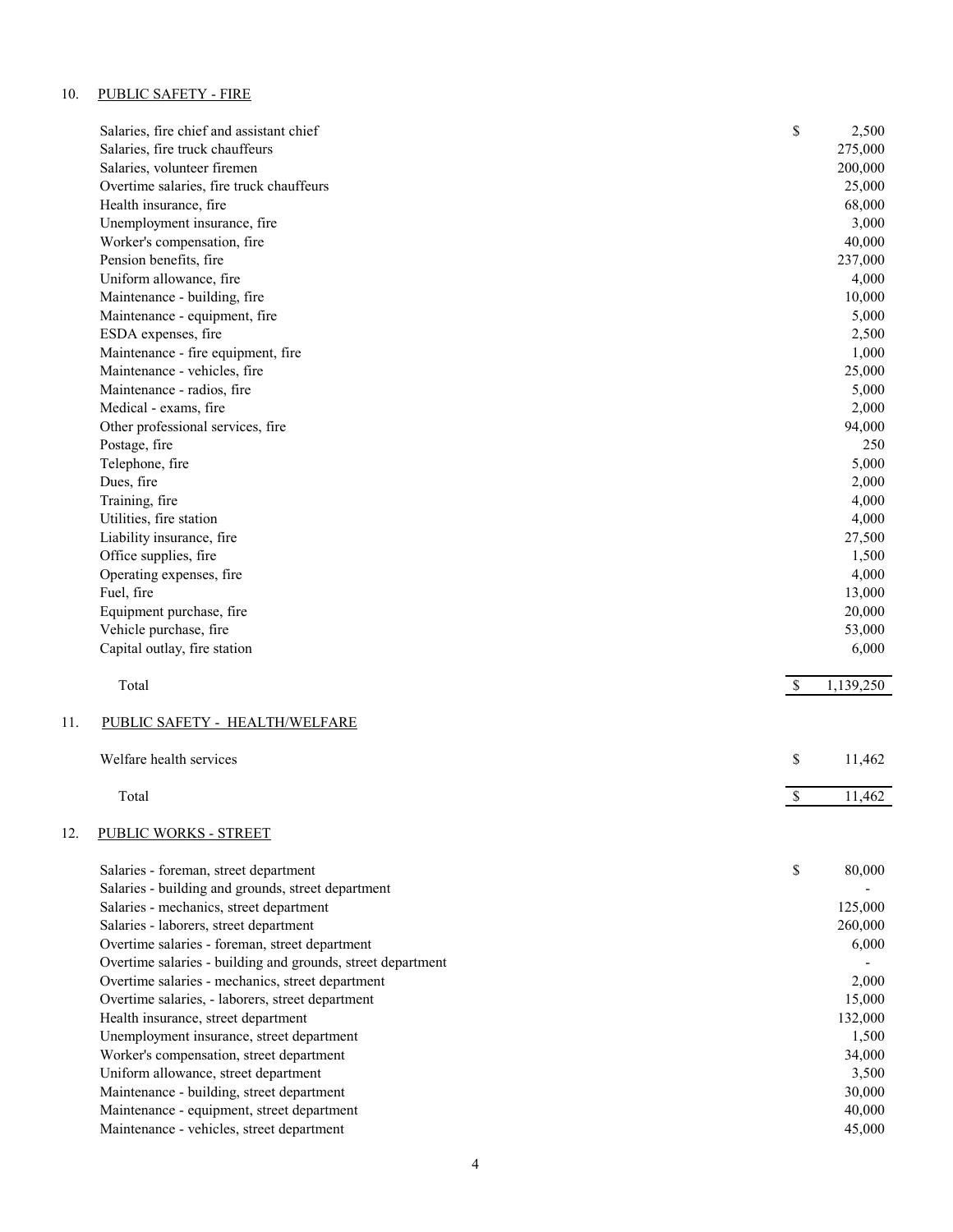| Maintenance - streets, street department                             | 10,000                    |
|----------------------------------------------------------------------|---------------------------|
| Maintenance - sidewalks, street department                           | 250,000                   |
| Maintenance - snow removal, street department                        |                           |
| Maintenance - sewer, street department                               |                           |
| Traffic signals, street department                                   | 6,000                     |
| Traffic signals maintenance, street department                       | 5,000                     |
| Maintenance - weed treatment, street department                      |                           |
| Maintenance - demolition, street department                          | 75,000                    |
| Telephone, street department                                         | 1,000                     |
| Utilities - garage, street department                                | 5,000                     |
| Street lighting, street department                                   | 100,000                   |
| Liability insurance, street department                               | 18,000                    |
| Rentals, street department                                           | 2,500                     |
| Other contractual services - tree/weed cut & trim, street department | 15,000                    |
| Maintenance supplies - granular materials, street department         | 2,500                     |
| Maintenance supplies - streets, street department                    | 30,000                    |
| Street signs, street department                                      | 15,000                    |
| Curbs, street department                                             | 5,000                     |
| Manholes/catch basins, street department                             | 2,500                     |
| Chemicals, street department                                         | 2,000                     |
| Sewer maintenance supplies, street department                        |                           |
| Blacktop - streets, street department                                | 5,000                     |
| Maintenance supplies - road salt, street department                  | 143,500                   |
| Office supplies, street department                                   | 500                       |
| Operating supplies, street department                                | 10,000                    |
| Small tools purchase, street department                              | 3,000                     |
| Fuel, street department                                              | 35,000                    |
| Equipment purchase, street department                                | 5,000                     |
| Vehicle purchase, street department                                  |                           |
| Total                                                                | $\mathbb{S}$<br>1,520,500 |
| <b>CITY ENGINEER</b>                                                 |                           |

| Salary, City Engineer                           | \$<br>22,000             |
|-------------------------------------------------|--------------------------|
| Salary, Assistant Engineer                      | 12,000                   |
| Health insurance, City Engineer                 | 4,400                    |
| Unemployment insurance, City Engineer           | 300                      |
| Uniform allowance, City Engineer                | 500                      |
| Maintenance - equipment, City Engineer          | 1,000                    |
| Maintenance - vehicles, City Engineer           | 1,000                    |
| Engineering services, City Engineer             | 20,000                   |
| Postage, City Engineer                          | 100                      |
| Telephone, City Engineer                        | -                        |
| Dues, City Engineer                             | 150                      |
| Training, City Engineer                         | 500                      |
| Subscriptions, City Engineer                    | Ξ.                       |
| Maintenance supplies - equipment, City Engineer | $\overline{\phantom{a}}$ |
| Office supplies, City Engineer                  | 1,500                    |
| Operating expenses, City Engineer               | 250                      |
| Fuel, City Engineer                             | 1,000                    |
| Field supplies, City Engineer                   | 500                      |
| Equipment purchase, City Engineer               | 2,000                    |
|                                                 |                          |
| Total                                           | 67,200                   |

 $13.$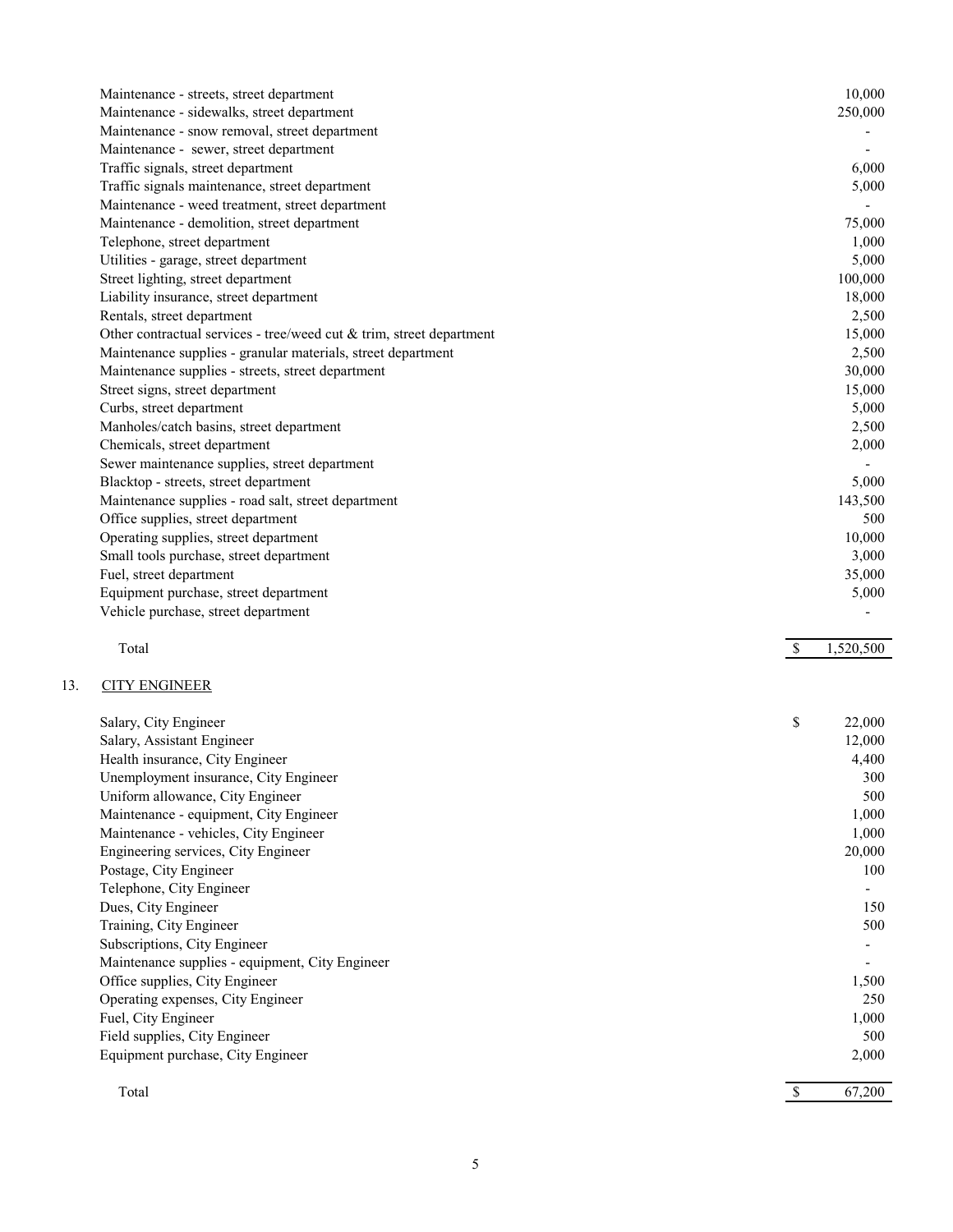#### 14. PUBLIC WORKS - BUILDING/CITY HALL

|     | Maintenance - building, city hall<br>Maintenance - equipment, city hall<br>Maintenance service - website, city hall<br>Maintenance service - computer, city hall<br>Telephone, city hall<br>Utilities, city hall<br>Operating expenses, city hall<br>Janitorial supplies, city hall<br>Capital improvements/other, city hall                                                                                                                                                                                                                                                                                              | \$            | 35,000<br>20,000<br>1,500<br>25,000<br>2,000<br>25,000<br>500<br>2,000              |
|-----|---------------------------------------------------------------------------------------------------------------------------------------------------------------------------------------------------------------------------------------------------------------------------------------------------------------------------------------------------------------------------------------------------------------------------------------------------------------------------------------------------------------------------------------------------------------------------------------------------------------------------|---------------|-------------------------------------------------------------------------------------|
|     | Total                                                                                                                                                                                                                                                                                                                                                                                                                                                                                                                                                                                                                     | $\mathcal{S}$ | 111,000                                                                             |
| 15. | <b>BUILDING INSPECTOR'S OFFICE</b>                                                                                                                                                                                                                                                                                                                                                                                                                                                                                                                                                                                        |               |                                                                                     |
|     | Salary, Rental Building Inspector<br>Salary, Assistant Rental Building Inspector<br>Health insurance, Rental Building Inspector<br>Uniform allowance, Rental Building Inspector<br>Maintenance - equipment, Rental Building Inspector<br>Maintenance - vehicles, Rental Building Inspector<br>Plumbing inspection fees, Rental Building Inspector<br>Inspections, other, Rental Building Inspector<br>Postage expense, Rental Building Inspector<br>Printing, Rental Building Inspector<br>Office supplies, Rental Building Inspector<br>Equipment purchase, Rental Building Inspector<br>Fuel, Rental Building Inspector | \$            | 23,000<br>2,500<br>6,250<br>750<br>5,000<br>1,000<br>1,500<br>500<br>1,000<br>1,200 |
|     | Total                                                                                                                                                                                                                                                                                                                                                                                                                                                                                                                                                                                                                     | $\$$          | 42,700                                                                              |
| 16. | PUBLIC WORKS - SUPERINTENDENT                                                                                                                                                                                                                                                                                                                                                                                                                                                                                                                                                                                             |               |                                                                                     |
|     |                                                                                                                                                                                                                                                                                                                                                                                                                                                                                                                                                                                                                           |               |                                                                                     |
|     | Salary, superintendent, public works                                                                                                                                                                                                                                                                                                                                                                                                                                                                                                                                                                                      | \$            | 32,725                                                                              |
|     | Health insurance, superintendent, public works                                                                                                                                                                                                                                                                                                                                                                                                                                                                                                                                                                            |               | 8,750                                                                               |
|     | Unemployment insurance, superintendent, public works<br>Uniform allowance, superintendent, public works                                                                                                                                                                                                                                                                                                                                                                                                                                                                                                                   |               | 200<br>500                                                                          |
|     | Maintenance - equipment, superintendent, public works                                                                                                                                                                                                                                                                                                                                                                                                                                                                                                                                                                     |               | 700                                                                                 |
|     | Maintenance - vehicles, superintendent, public works                                                                                                                                                                                                                                                                                                                                                                                                                                                                                                                                                                      |               | 1,500                                                                               |
|     | Postage, superintendent, public works                                                                                                                                                                                                                                                                                                                                                                                                                                                                                                                                                                                     |               | 50                                                                                  |
|     | Telephone, superintendent, public works                                                                                                                                                                                                                                                                                                                                                                                                                                                                                                                                                                                   |               | 1,000                                                                               |
|     | Dues, superintendent, public works                                                                                                                                                                                                                                                                                                                                                                                                                                                                                                                                                                                        |               | 250                                                                                 |
|     | Training, superintendent, public works                                                                                                                                                                                                                                                                                                                                                                                                                                                                                                                                                                                    |               | 500                                                                                 |
|     | Subscriptions, superintendent, public works                                                                                                                                                                                                                                                                                                                                                                                                                                                                                                                                                                               |               |                                                                                     |
|     | Maintenance supplies- equipment, superintendent, public works                                                                                                                                                                                                                                                                                                                                                                                                                                                                                                                                                             |               |                                                                                     |
|     | Office supplies, superintendent, public works                                                                                                                                                                                                                                                                                                                                                                                                                                                                                                                                                                             |               | 500                                                                                 |
|     | Operating expenses, superintendent, public works<br>Fuel, superintendent, public works                                                                                                                                                                                                                                                                                                                                                                                                                                                                                                                                    |               | 2,800                                                                               |
|     | Equipment purchases, superintendent, public works                                                                                                                                                                                                                                                                                                                                                                                                                                                                                                                                                                         |               |                                                                                     |
|     | Total                                                                                                                                                                                                                                                                                                                                                                                                                                                                                                                                                                                                                     | $\mathbb{S}$  | 49,475                                                                              |
|     |                                                                                                                                                                                                                                                                                                                                                                                                                                                                                                                                                                                                                           |               |                                                                                     |
| 17. | <b>MISCELLANEOUS</b>                                                                                                                                                                                                                                                                                                                                                                                                                                                                                                                                                                                                      |               |                                                                                     |

# Worker's compensation, general government 19,000 Liability insurance, general government 34,000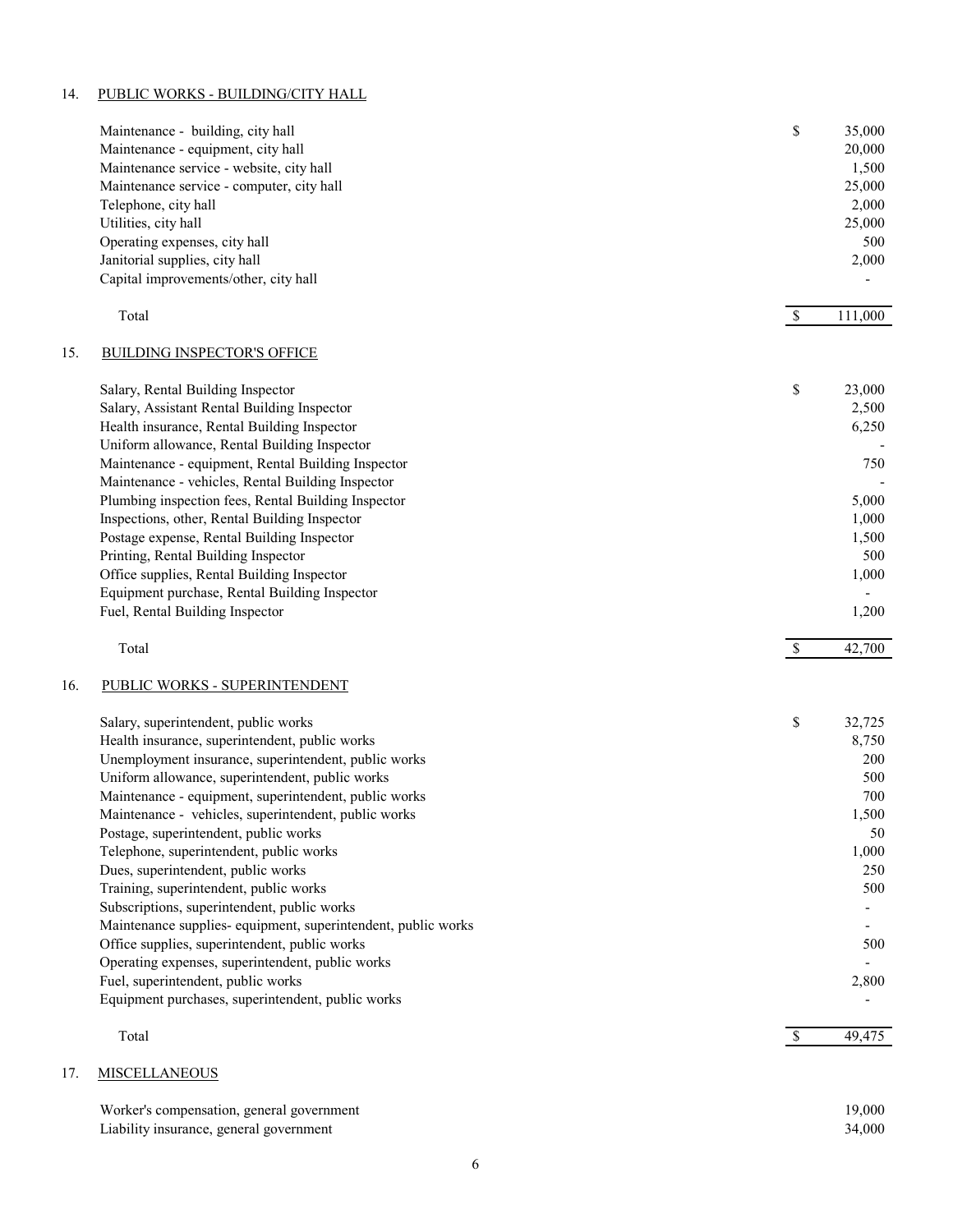| Insurance - general, general government                    |              | 13,000    |
|------------------------------------------------------------|--------------|-----------|
| Community relations - downtown, projects                   |              | 105,000   |
| Community relations - Comprehensive plan grant             |              |           |
| Community development - Publishing, promotional            |              | 35,000    |
| Community development - Community relations, promotional   |              | 70,000    |
| Community development - Celebrate LaSalle                  |              | 1,000     |
| Other professional services                                |              | 130,000   |
| Capital improvements - parking lots & alleys, construction |              |           |
| Capital outlay - Building, property                        |              |           |
| Capital outlay - land purchase                             |              |           |
| Capital outlay - Streets, property                         |              | 50,000    |
| Debt service - Principal payment, G.O. Bonds               |              | 310,000   |
| Debt service - Interest, G.O. Bonds                        |              | 38,768    |
| Debt service - Fiscal agent fee, G.O. Bonds                |              | 500       |
| Sales Tax Reimbursement - Beck Oil Co.                     |              | 60,000    |
| Tax Refund, Unytite Utility                                |              |           |
| Tax Refund, Wm. P. Dooley                                  |              | 260       |
| Tax Refund, Ralph Crane                                    |              | 730       |
| Tax Refund, Wm. Pezanoski                                  |              | 574       |
| Tax Refund, Robert Pezanoski                               |              | 1,009     |
| Tax Refund, Catherine Pezanoski                            |              | 373       |
| Tax Refund, Mary Edwards                                   |              | 798       |
| Tax Refund, Terry Pezanoski                                |              | 574       |
| Tax Refund, Charles Pezanoski                              |              | 574       |
| Tax Refund, Bedanko                                        |              | 1,200     |
| Tax Refund, Diedrick                                       |              | 2,144     |
| Tax Refund, Gerald Cleer                                   |              | 1,699     |
| Tax Refund, Carus Corporation                              |              | 157       |
| Tax Refund, Investment Planning                            |              | 2,054     |
| Tax Refund, Mertel Investment Co.                          |              | 1,119     |
|                                                            |              | 1,873     |
| Tax Refund, Kelly Family                                   |              |           |
| Transfer to Playground and Recreation Fund                 |              | 100,000   |
| Transfer to 2010 Recovery Bond Fund                        |              | 62,510    |
| Transfer to Library - PPRT portion                         |              | 33,700    |
| Transfer to Other Funds                                    |              |           |
| Total                                                      | \$           | 1,077,616 |
| TOTAL GENERAL FUND APPROPRIATIONS                          | <sup>8</sup> | 8,873,578 |
| <b>ESTIMATED REVENUE:</b>                                  |              |           |
| Property tax, general                                      | \$           | 315,000   |
| Property tax, bonds                                        |              | 342,568   |
| Property tax, pensions                                     |              | 1,780,000 |
| Property tax, road & bridge                                |              | 60,000    |
| Replacement tax, general                                   |              | 7,500     |
| Replacement tax, pensions                                  |              | 19,750    |
| School Resource Partnership                                |              | 45,000    |
| Utility tax                                                |              | 1,950,000 |
| State income tax                                           |              | 930,000   |
| Sales tax                                                  |              | 2,000,000 |
| Hotel/motel tax                                            |              | 5,000     |
| Liquor licenses                                            |              | 20,000    |
| Vehicle licenses, taxi                                     |              | 350       |
| <b>Business licenses</b>                                   |              | 7,000     |
| Animal licenses                                            |              | 1,500     |
| Franchise fees                                             |              | 120,000   |
|                                                            |              |           |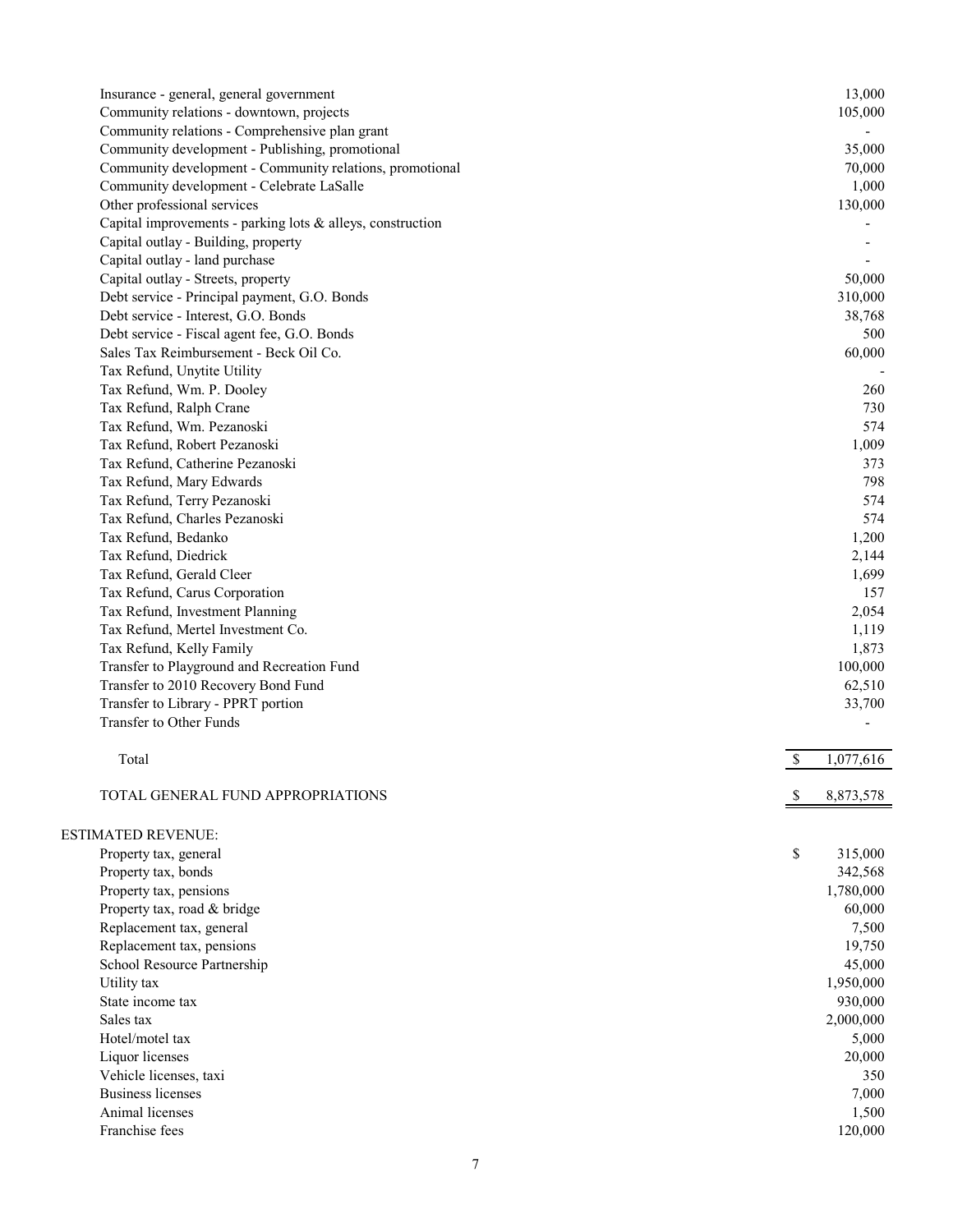| Pull tab licenses                    |              | 5,000                    |
|--------------------------------------|--------------|--------------------------|
| Gaming revenue                       |              | 120,000                  |
| Cannabis use tax                     |              | 8,000                    |
| Sand mining revenue                  |              |                          |
| Occupational licenses                |              | 10,000                   |
| Other licenses                       |              | 9,000                    |
| Building and electrical permits      |              | 20,000                   |
| Rental inspection fees               |              | 35,000                   |
| Plumbing inspection fees             |              | 500                      |
| State/street maintenance             |              | 22,000                   |
| Court fines                          |              | 25,000                   |
| Drug Enforcement Revenue             |              | 50,000                   |
| Interest income                      |              | 40,000                   |
| Miscellaneous income                 |              | 50,000                   |
| Recovery Bond reimbursement          |              | 13,000                   |
|                                      |              |                          |
| Capital lease proceeds               |              | 32,000                   |
| Grant income                         |              | 200,000                  |
| TOTAL ESTIMATED GENERAL FUND REVENUE | $\$$         | 8,243,168                |
| ESTIMATED DECREASE IN FUND EQUITY    | \$           | (630, 410)               |
| <b>B. AUDIT FUND</b>                 |              |                          |
| APPROPRIATIONS:                      |              |                          |
|                                      |              |                          |
| Audit, accounting services           | \$           | 27,500                   |
| TOTAL AUDIT FUND APPROPRIATIONS      | $\mathbb S$  | 27,500                   |
| <b>ESTIMATED REVENUE:</b>            |              |                          |
| Property tax                         | \$           | 27,500                   |
| TOTAL ESTIMATED AUDIT FUND REVENUE   | $\mathbb{S}$ | 27,500                   |
|                                      |              |                          |
| ESTIMATED INCREASE IN FUND EQUITY    | P            | $\overline{\phantom{a}}$ |
| C. GARBAGE FUND                      |              |                          |
| APPROPRIATIONS:                      |              |                          |
| Garbage service charges              | \$           | 540,000                  |
| Operating supplies                   |              | 1,000                    |
| Recycling                            |              | 15,000                   |
|                                      |              |                          |
| TOTAL GARBAGE FUND APPROPRIATIONS    | $\mathbb{S}$ | 556,000                  |
| <b>ESTIMATED REVENUE:</b>            |              |                          |
| Garbage charges                      | \$           | 580,000                  |
| Delinquent charges                   |              | 5,000                    |
| Miscellaneous income                 |              | 1,000                    |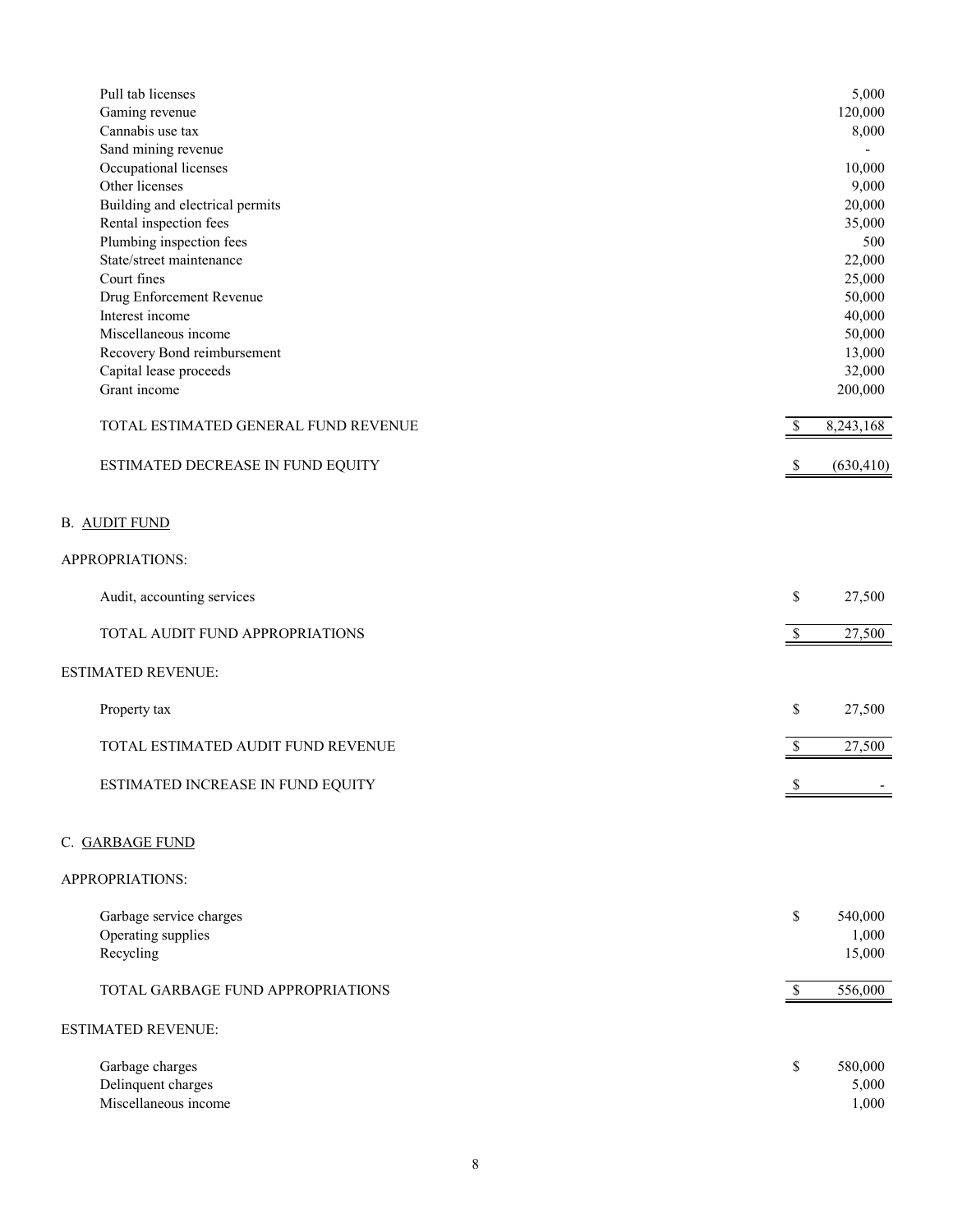| TOTAL ESTIMATED GARBAGE FUND REVENUE                                                                                                                                                                                                                                                                                                                       | \$           | 586,000                                                      |
|------------------------------------------------------------------------------------------------------------------------------------------------------------------------------------------------------------------------------------------------------------------------------------------------------------------------------------------------------------|--------------|--------------------------------------------------------------|
| ESTIMATED INCREASE IN FUND EQUITY                                                                                                                                                                                                                                                                                                                          |              | 30,000                                                       |
| D. MOTOR FUEL TAX FUND                                                                                                                                                                                                                                                                                                                                     |              |                                                              |
| APPROPRIATIONS:                                                                                                                                                                                                                                                                                                                                            |              |                                                              |
| Construction, capital outlay - streets<br>Interfund operating transfer                                                                                                                                                                                                                                                                                     | \$           | 425,000<br>114,755                                           |
| TOTAL MOTOR FUEL TAX FUND APPROPRIATIONS                                                                                                                                                                                                                                                                                                                   | $\mathbb S$  | 539,755                                                      |
| ESTIMATED REVENUE:                                                                                                                                                                                                                                                                                                                                         |              |                                                              |
| State of Illinois street maintenance<br>Grant income - Rebuild Illinois<br>Interest income                                                                                                                                                                                                                                                                 | \$           | 275,000<br>200,000<br>250                                    |
| TOTAL ESTIMATED MOTOR FUEL TAX FUND REVENUE                                                                                                                                                                                                                                                                                                                |              | 475,250                                                      |
| ESTIMATED DECREASE IN FUND EQUITY                                                                                                                                                                                                                                                                                                                          | \$           | (64, 505)                                                    |
| E. MUNICIPAL RETIREMENT FUND                                                                                                                                                                                                                                                                                                                               |              |                                                              |
| APPROPRIATIONS:                                                                                                                                                                                                                                                                                                                                            |              |                                                              |
| Retirement contribution - employer                                                                                                                                                                                                                                                                                                                         | \$           | 135,000                                                      |
| TOTAL MUNICIPAL RETIREMENT FUND APPROPRIATIONS                                                                                                                                                                                                                                                                                                             | \$           | 135,000                                                      |
| <b>ESTIMATED REVENUE:</b>                                                                                                                                                                                                                                                                                                                                  |              |                                                              |
| Property Tax<br>Replacement Tax                                                                                                                                                                                                                                                                                                                            | \$           | 40,000<br>71,500                                             |
| TOTAL ESTIMATED MUNICIPAL RETIREMENT FUND REVENUE                                                                                                                                                                                                                                                                                                          |              | 111,500                                                      |
| ESTIMATED DECREASE IN FUND EQUITY                                                                                                                                                                                                                                                                                                                          | <sup>8</sup> | (23,500)                                                     |
| F. PLAYGROUND AND RECREATION FUND                                                                                                                                                                                                                                                                                                                          |              |                                                              |
| APPROPRIATIONS:                                                                                                                                                                                                                                                                                                                                            |              |                                                              |
| Salaries - regular, park and recreation<br>Salaries - swimming pool, park and recreation<br>Overtime salaries - swimming pool, park and recreation<br>Unemployment insurance, park and recreation<br>Social security contributions, park and recreation<br>Programs, park and recreation<br>Postage, park and recreation<br>Telephone, park and recreation | \$           | 54,000<br>60,000<br>1,000<br>14,686<br>2,500<br>100<br>1,200 |
| Printing, park and recreation                                                                                                                                                                                                                                                                                                                              |              |                                                              |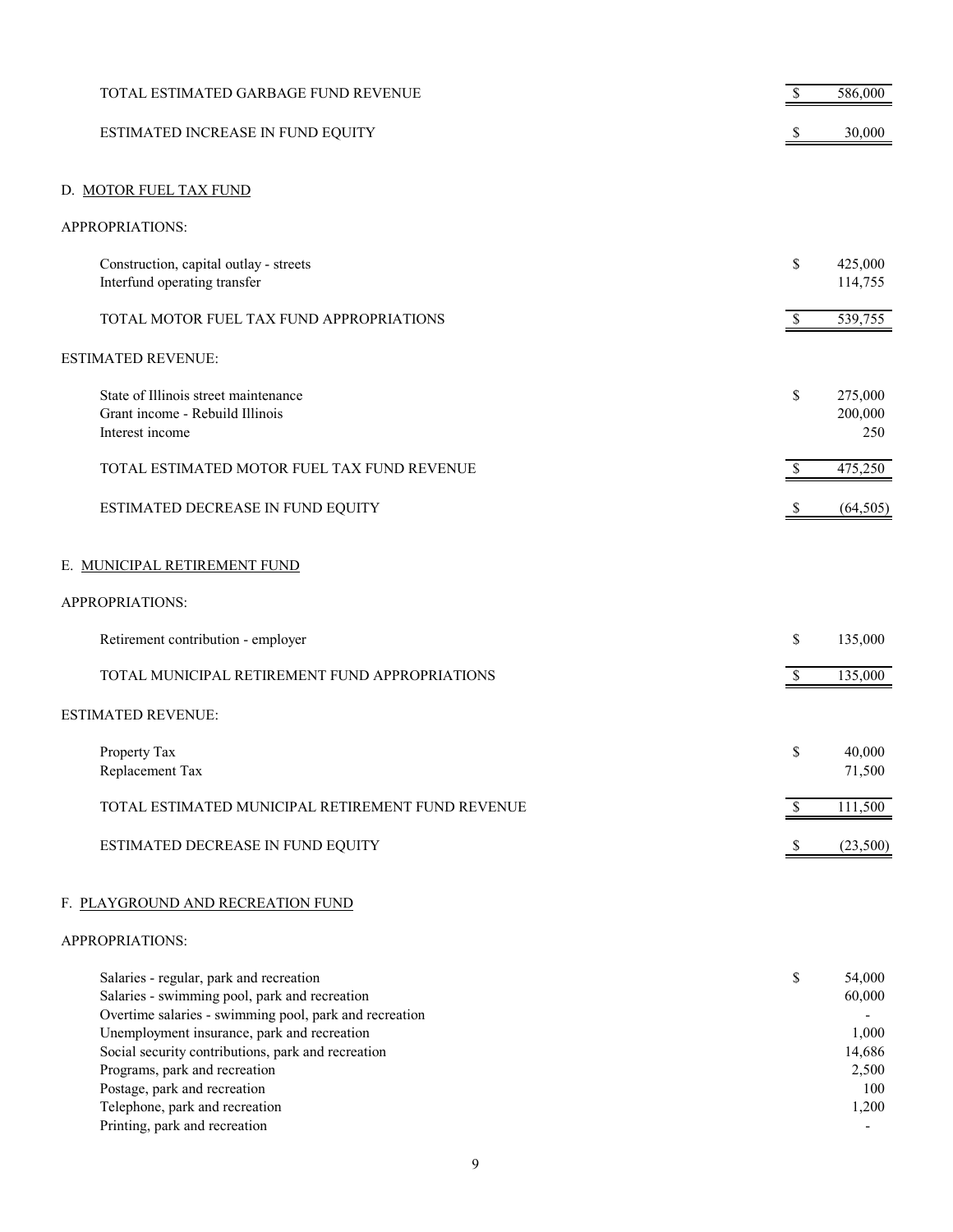| Liability insurance, park and recreation<br>Maintenance supplies - pool, park and recreation<br>Maintenance supplies - parks, park and recreation<br>League supplies, park and recreation |                          | $\overline{\phantom{a}}$<br>10,000<br>35,000 |
|-------------------------------------------------------------------------------------------------------------------------------------------------------------------------------------------|--------------------------|----------------------------------------------|
| Office supplies, park and recreation                                                                                                                                                      |                          | 500                                          |
| Concessions, park and recreation                                                                                                                                                          |                          |                                              |
| Capital improvements, park and recreation                                                                                                                                                 |                          |                                              |
| Vehicle purchase, park and recreation                                                                                                                                                     |                          |                                              |
| Miscellaneous expense, park and recreation                                                                                                                                                |                          | 2,500                                        |
| TOTAL PLAYGROUND AND RECREATION FUND APPROPRIATIONS                                                                                                                                       | <sup>\$</sup>            | 181,486                                      |
| ESTIMATED REVENUE:                                                                                                                                                                        |                          |                                              |
| Property tax                                                                                                                                                                              | \$                       | 82,800                                       |
| Swimming pool fees                                                                                                                                                                        |                          |                                              |
| Swimming pool fees, pool party rent                                                                                                                                                       |                          |                                              |
| Swimming pool fees, pool passbooks                                                                                                                                                        |                          |                                              |
| Program fees                                                                                                                                                                              |                          |                                              |
| Swim lessons                                                                                                                                                                              |                          |                                              |
| Shelter rental                                                                                                                                                                            |                          | 500                                          |
| Concessions income                                                                                                                                                                        |                          |                                              |
| Transfer from General Fund                                                                                                                                                                |                          | 100,000                                      |
| Miscellaneous income                                                                                                                                                                      |                          | 2,000                                        |
| TOTAL ESTIMATED PLAYGROUND AND RECREATION FUND REVENUE                                                                                                                                    | -\$                      | 185,300                                      |
| ESTIMATED INCREASE IN FUND EQUITY                                                                                                                                                         | <sup>S</sup>             | 3,814                                        |
| G. <u>SCHOOL CROSSING GUARD FUND</u><br>APPROPRIATIONS:                                                                                                                                   |                          |                                              |
|                                                                                                                                                                                           |                          |                                              |
| Salaries, crossing guards                                                                                                                                                                 | \$                       | 19,200                                       |
| Unemployment insurance, crossing guards                                                                                                                                                   |                          | 250                                          |
| TOTAL CROSSING GUARD FUND APPROPRIATIONS                                                                                                                                                  | P                        | 19,450                                       |
| ESTIMATED REVENUE:                                                                                                                                                                        |                          |                                              |
| Property tax                                                                                                                                                                              | \$                       |                                              |
| Replacement Tax Revenue                                                                                                                                                                   |                          | 19,750                                       |
|                                                                                                                                                                                           |                          |                                              |
| TOTAL ESTIMATED CROSSING GUARD FUND REVENUE                                                                                                                                               | <sup>\$</sup>            | 19,750                                       |
| ESTIMATED INCREASE IN FUND EQUITY                                                                                                                                                         | <sup>8</sup>             | 300                                          |
|                                                                                                                                                                                           |                          |                                              |
| H. SOCIAL SECURITY FUND                                                                                                                                                                   |                          |                                              |
| APPROPRIATIONS:                                                                                                                                                                           |                          |                                              |
| Social security contributions                                                                                                                                                             | \$                       | 128,000                                      |
| TOTAL SOCIAL SECURITY FUND APPROPRIATIONS                                                                                                                                                 | $\overline{\mathcal{S}}$ | 128,000                                      |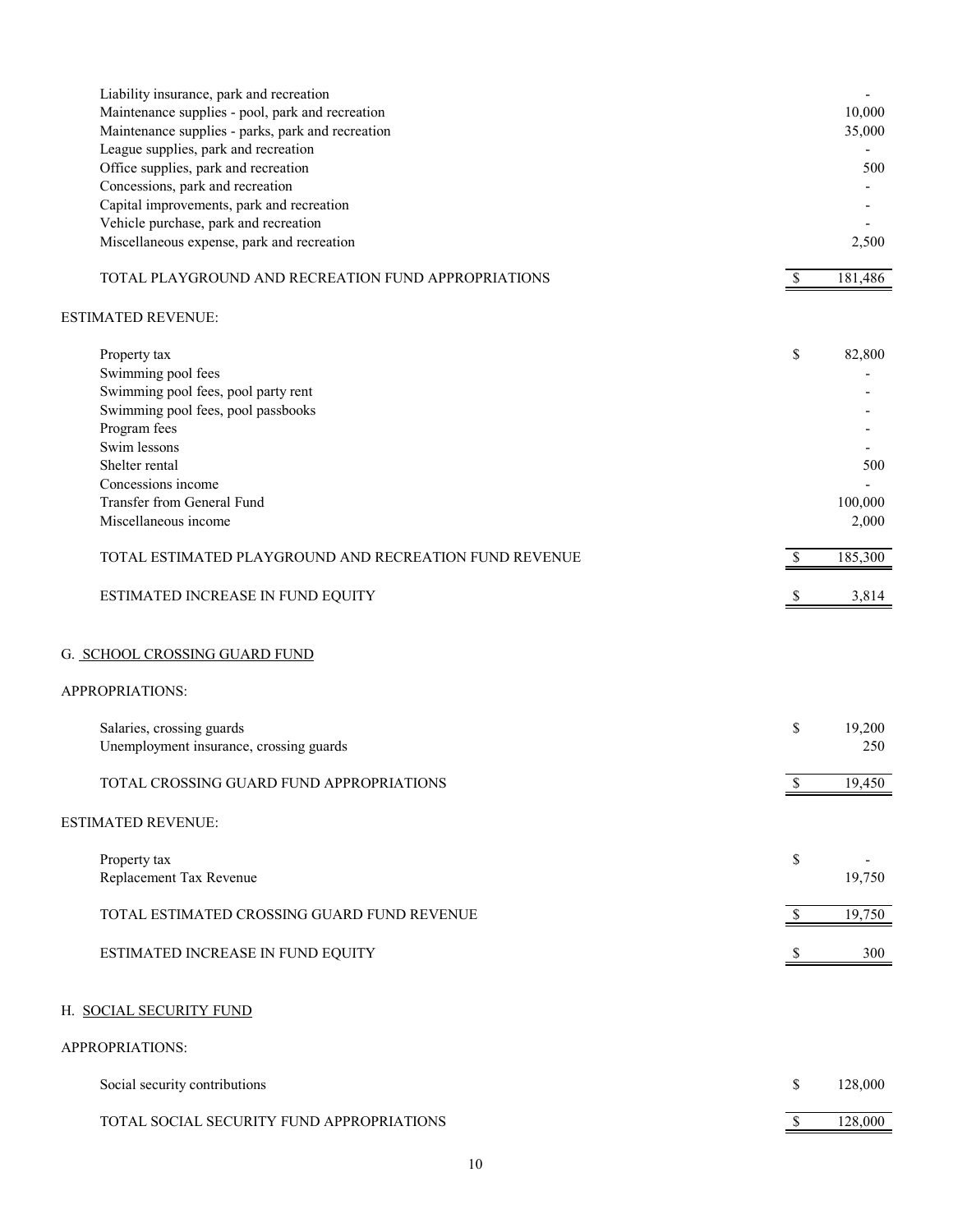## ESTIMATED REVENUE:

| Property tax<br>Replacement tax              | 80,000<br>48,500 |
|----------------------------------------------|------------------|
| TOTAL ESTIMATED SOCIAL SECURITY FUND REVENUE | 128,500          |
| ESTIMATED INCREASE IN FUND EQUITY            | 500              |

# I. PUBLIC PARKS FUND

#### APPROPRIATIONS:

| Salaries, public parks                             | \$<br>36,000 |
|----------------------------------------------------|--------------|
| Overtime salaries, public parks                    | 1,000        |
| Health insurance, public parks                     | 8,700        |
| Unemployment insurance, public parks               | 100          |
| Maintenance - vehicles, public parks               | 2,500        |
| Maintenance service - other, public parks          | 5,000        |
| Utilities, public parks                            | 27,000       |
| Sanitation services, public parks                  | 2,000        |
| Maintenance supplies - equipment, public parks     | 2,000        |
| Maintenance supplies - swimming pool, public parks | 10,000       |
| Operating supplies, public parks                   | 5,000        |
| Building and grounds, public parks                 |              |
| Capital improvements - other, public parks         | 9,000        |
| TOTAL PUBLIC PARKS FUND APPROPRIATIONS             | 108,300      |
| <b>ESTIMATED REVENUE:</b>                          |              |
|                                                    |              |
| Property tax                                       | \$           |

| Replacement tax revenue                   | 99,300  |
|-------------------------------------------|---------|
| TOTAL ESTIMATED PUBLIC PARKS FUND REVENUE | 99,300  |
| ESTIMATED DECREASE IN FUND EQUITY         | (9,000) |

# J. PUBLIC LIBRARY FUND

| Salaries - regular, public library               | \$<br>217,093 |
|--------------------------------------------------|---------------|
| Health insurance, public library                 | 34,000        |
| Retirement, public library                       | 45,000        |
| Unemployment insurance, public library           | 1,200         |
| Maintenance service - building, public library   | 53,000        |
| Maintenance service - equipment, public library  | 2,850         |
| Professional services - computer, public library | 19,200        |
| Telephone, public library                        | 3,000         |
| Books and periodicals, public library            | 25,000        |
| Utilities, public library                        | 13,500        |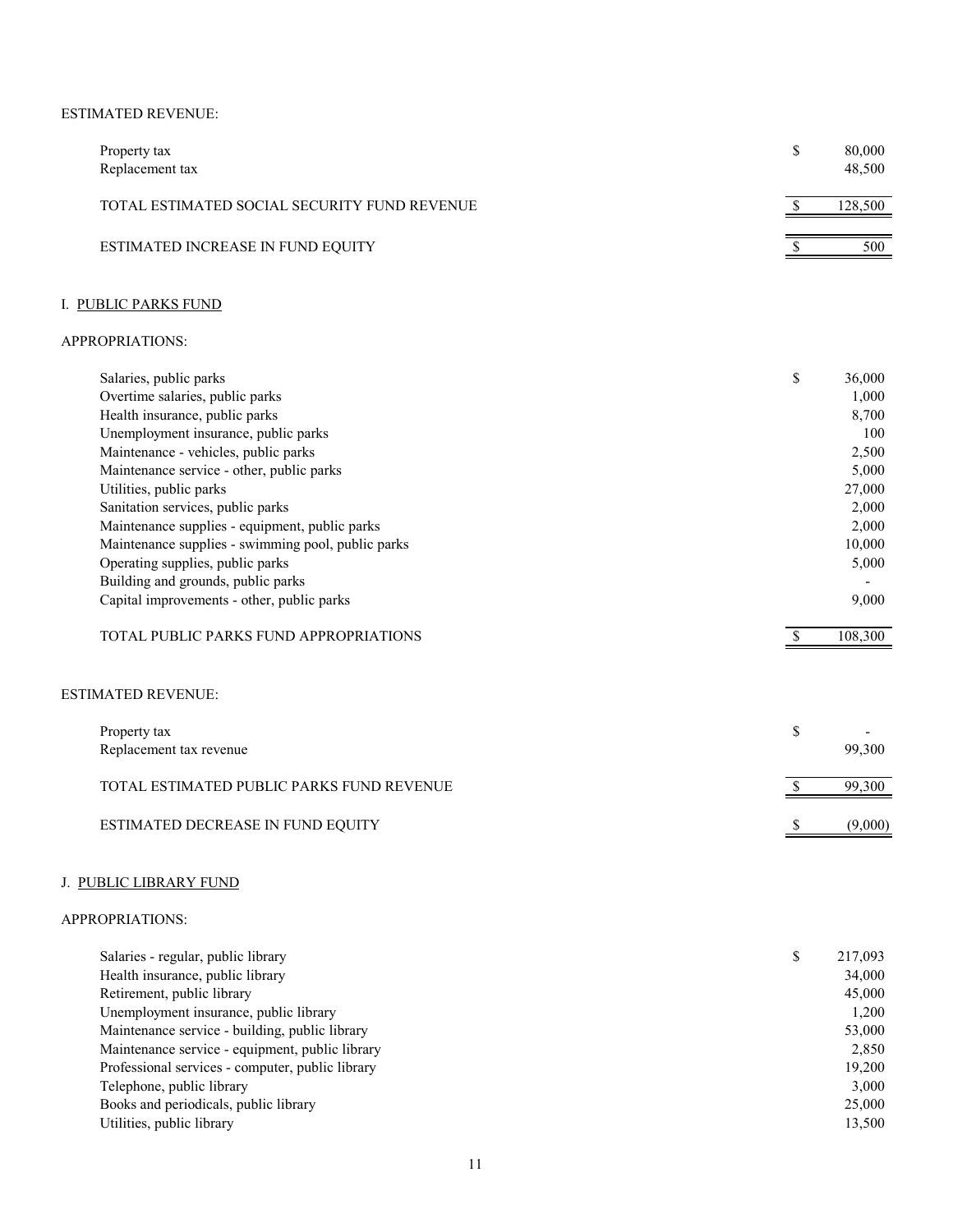| Liability insurance, public library<br>Office supplies, public library |    | 12,000<br>7,250 |
|------------------------------------------------------------------------|----|-----------------|
| Equipment purchase, public library                                     |    | 2,000           |
| Contingency expense, public library                                    |    |                 |
| Miscellaneous expense, public library                                  |    | 2,800           |
| TOTAL PUBLIC LIBRARY FUND APPROPRIATIONS                               |    | 437,893         |
| ESTIMATED REVENUE:                                                     |    |                 |
| Property tax                                                           | \$ | 210,000         |
| Transfer from General - PPRT portion                                   |    | 33,700          |
| Grants                                                                 |    | 12,000          |
| Interest income                                                        |    | 600             |
| Miscellaneous income                                                   |    | 6,000           |
| TOTAL ESTIMATED PUBLIC LIBRARY FUND REVENUE                            |    | 262,300         |
| ESTIMATED DECREASE IN FUND EQUITY                                      | \$ | (175, 593)      |
| K. LASALLE AMBULANCE SERVICE                                           |    |                 |
| APPROPRIATIONS:                                                        |    |                 |
| Contractual services, ambulance service                                | \$ | 30,000          |
| Salaries, ambulance service                                            |    | 475,000         |
| Wages, ambulance service                                               |    | 25,000          |
| Medical supplies, ambulance                                            |    | 30,000          |
| Maintenance - equipment, ambulance                                     |    | 5,000           |
| Operating expenses, ambulance                                          |    | 2,500           |
| Other professional services, ambulance                                 |    |                 |
| Office supplies, ambulance                                             |    | 550             |
| Equipment purchase, ambulance                                          |    | 60,000          |
| Vehicle purchase, ambulance                                            |    | 16,000          |
| Capital outlay, ambulance                                              |    | 2,500           |
| Community relations, grants, ambulance                                 |    | 3,500           |
| TOTAL LASALLE AMBULANCE SERVICE APPROPRIATIONS                         |    | 650,050         |
| <b>ESTIMATED REVENUE:</b>                                              |    |                 |
| Ambulance service income                                               | \$ | 600,000         |
| Interest income                                                        |    | 50              |
| TOTAL ESTIMATED LASALLE AMBULANCE SERVICE REVENUE                      | S. | 600,050         |
| ESTIMATED DECREASE IN FUND EQUITY                                      |    | (50,000)        |
| L. ROTARY PARK PROJECT FUND<br>APPROPRIATIONS:                         |    |                 |
|                                                                        |    |                 |

| Infrastructure, PARC grant             | 200,000 |
|----------------------------------------|---------|
| Rotary Park development, OSLAD Grant 1 | 800,000 |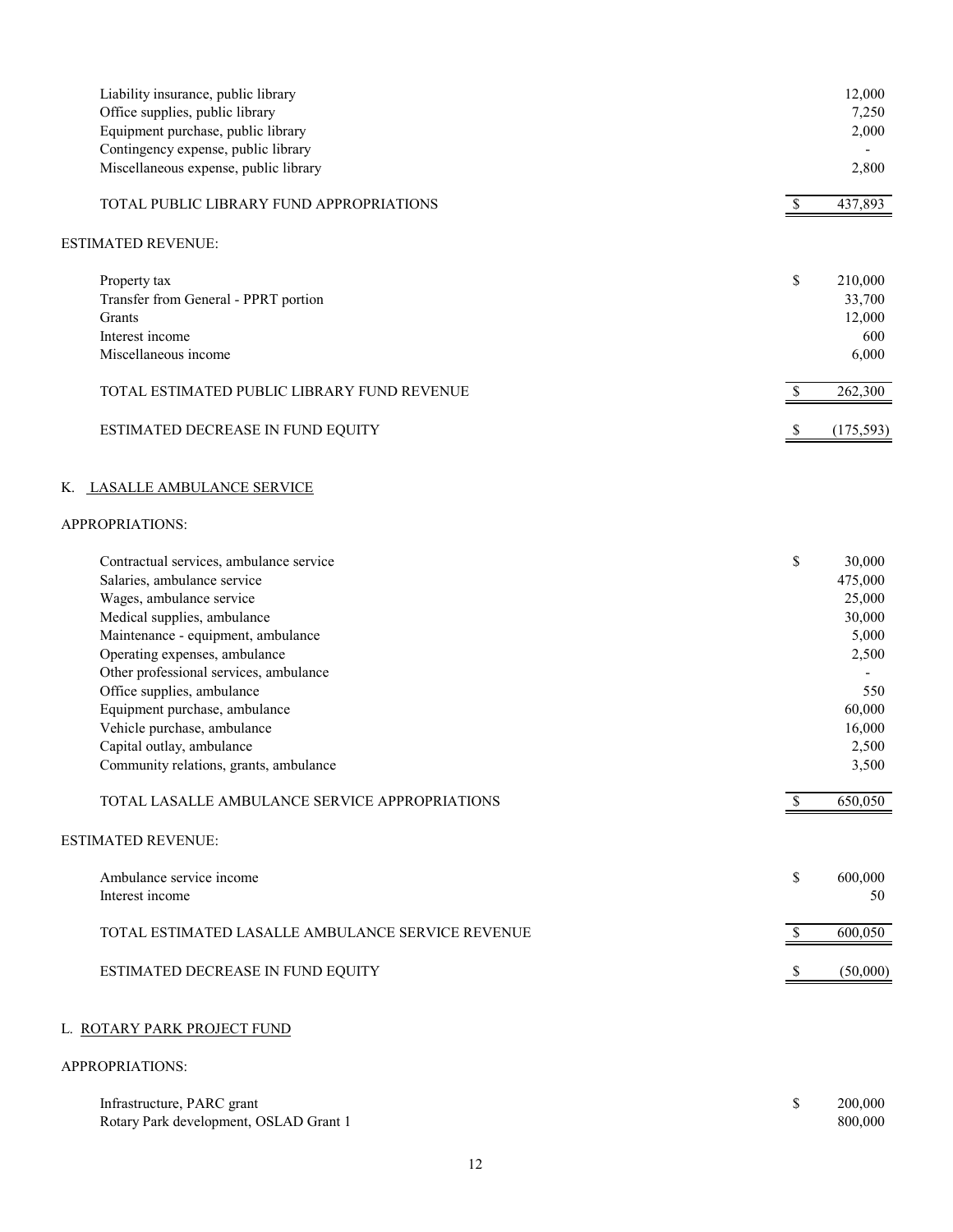| TOTAL 2002 ALTERNATE BOND AND INTEREST FUND APPROPRIATIONS    | \$           | 1,000,000                     |
|---------------------------------------------------------------|--------------|-------------------------------|
| <b>ESTIMATED REVENUE:</b>                                     |              |                               |
| PARC grant<br>OSLAD grant<br>Transfer from TIF I              | \$           | 200,000<br>400,000<br>400,000 |
| TOTAL ESTIMATED ROTARY PARK PROJECT FUND REVENUE              | \$           | 1,000,000                     |
| ESTIMATED INCREASE IN FUND EQUITY                             |              |                               |
| M. 2002 ALTERNATE BOND AND INTEREST FUND                      |              |                               |
| APPROPRIATIONS:                                               |              |                               |
| Principal payment<br>Interest payment<br>Fiscal agent fee     | \$           | 105,000<br>7,755<br>2,000     |
| TOTAL 2002 ALTERNATE BOND AND INTEREST FUND APPROPRIATIONS    | \$           | 114,755                       |
| <b>ESTIMATED REVENUE:</b>                                     |              |                               |
| Interfund operating transfer                                  | \$           | 114,755                       |
| TOTAL ESTIMATED 2002 ALTERNATE BOND AND INTEREST FUND REVENUE | \$           | 114,755                       |
| ESTIMATED INCREASE IN FUND EQUITY                             | S            |                               |
| N. 2010 RECOVERY BOND FUND                                    |              |                               |
| APPROPRIATIONS:                                               |              |                               |
| Principal payment<br>Interest payment<br>Fiscal agent fees    | \$           | 35,000<br>26,710<br>800       |
| TOTAL 2010 RECOVERY BOND FUND APPROPRIATIONS                  | $\mathbb{S}$ | 62,510                        |
| <b>ESTIMATED REVENUE:</b>                                     |              |                               |
| Transfer from general fund                                    | \$           | 62,510                        |
| TOTAL ESTIMATED 2010 RECOVERY BOND FUND REVENUE               | \$           | 62,510                        |
| ESTIMATED INCREASE IN FUND EQUITY                             | \$           |                               |
| O. 2001 LIBRARY BOND FUND                                     |              |                               |
| APPROPRIATIONS:                                               |              |                               |
| Principal payment                                             | \$           | 175,000                       |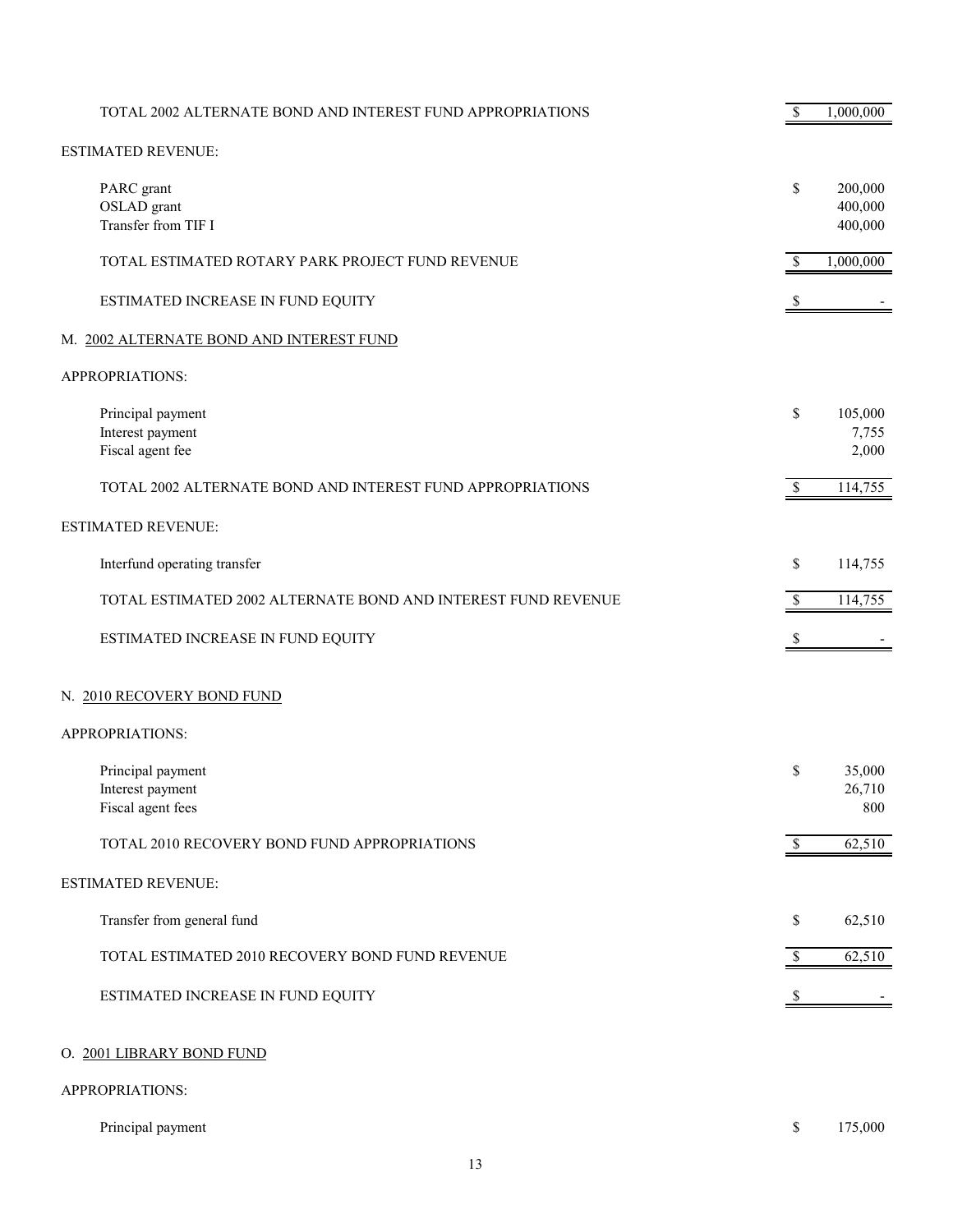| Interest payment<br>Fiscal agent fee                                                                                                                                                                                                                                                                                                                                                                                                                                                                                                                                                                                                                                                                                                                                                                                                                                                                                                                                                                                                                                                                                                                                                                                                                                                                                                                                                                                                                                                                       | 10,875<br>500                                                                                                                                                                                                                                                                            |
|------------------------------------------------------------------------------------------------------------------------------------------------------------------------------------------------------------------------------------------------------------------------------------------------------------------------------------------------------------------------------------------------------------------------------------------------------------------------------------------------------------------------------------------------------------------------------------------------------------------------------------------------------------------------------------------------------------------------------------------------------------------------------------------------------------------------------------------------------------------------------------------------------------------------------------------------------------------------------------------------------------------------------------------------------------------------------------------------------------------------------------------------------------------------------------------------------------------------------------------------------------------------------------------------------------------------------------------------------------------------------------------------------------------------------------------------------------------------------------------------------------|------------------------------------------------------------------------------------------------------------------------------------------------------------------------------------------------------------------------------------------------------------------------------------------|
| TOTAL LIBRARY BOND FUND APPROPRIATIONS                                                                                                                                                                                                                                                                                                                                                                                                                                                                                                                                                                                                                                                                                                                                                                                                                                                                                                                                                                                                                                                                                                                                                                                                                                                                                                                                                                                                                                                                     | \$<br>186,375                                                                                                                                                                                                                                                                            |
| ESTIMATED REVENUE:                                                                                                                                                                                                                                                                                                                                                                                                                                                                                                                                                                                                                                                                                                                                                                                                                                                                                                                                                                                                                                                                                                                                                                                                                                                                                                                                                                                                                                                                                         |                                                                                                                                                                                                                                                                                          |
| Property tax<br>Transfer from General Fund                                                                                                                                                                                                                                                                                                                                                                                                                                                                                                                                                                                                                                                                                                                                                                                                                                                                                                                                                                                                                                                                                                                                                                                                                                                                                                                                                                                                                                                                 | \$<br>182,594                                                                                                                                                                                                                                                                            |
| TOTAL ESTIMATED LIBRARY BOND FUND REVENUE                                                                                                                                                                                                                                                                                                                                                                                                                                                                                                                                                                                                                                                                                                                                                                                                                                                                                                                                                                                                                                                                                                                                                                                                                                                                                                                                                                                                                                                                  | 182,594                                                                                                                                                                                                                                                                                  |
| ESTIMATED DECREASE IN FUND EQUITY                                                                                                                                                                                                                                                                                                                                                                                                                                                                                                                                                                                                                                                                                                                                                                                                                                                                                                                                                                                                                                                                                                                                                                                                                                                                                                                                                                                                                                                                          | (3,781)                                                                                                                                                                                                                                                                                  |
| P. WATERWORKS FUND                                                                                                                                                                                                                                                                                                                                                                                                                                                                                                                                                                                                                                                                                                                                                                                                                                                                                                                                                                                                                                                                                                                                                                                                                                                                                                                                                                                                                                                                                         |                                                                                                                                                                                                                                                                                          |
| APPROPRIATIONS:                                                                                                                                                                                                                                                                                                                                                                                                                                                                                                                                                                                                                                                                                                                                                                                                                                                                                                                                                                                                                                                                                                                                                                                                                                                                                                                                                                                                                                                                                            |                                                                                                                                                                                                                                                                                          |
| Salaries - clerical, water department<br>Salaries - foreman, water department<br>Salaries - laborers, water department<br>Salaries - laborers, pump station<br>Salaries - foreman, pump station<br>Salaries overtime - clerical, water department<br>Salaries overtime - foreman, water department<br>Salaries overtime - laborers, water department<br>Salaries overtime - laborers, pump station<br>Salaries overtime - foreman, pump station<br>Salary, City Engineer<br>Salary, superintendent, public works<br>Health insurance, water fund<br>Health insurance - clerical, water department<br>Health insurance - laborers, water department<br>Health insurance - laborers, pump station<br>Unemployment insurance, water department<br>Unemployment insurance, pump station<br>Worker's compensation, water department<br>Worker's compensation, pump station<br>Social security contributions, water department<br>Social security contributions, pump station<br>Retirement contributions, water department<br>Retirement contributions, pump station<br>Uniform allowance, water department<br>Uniform allowance, clerical, water department<br>Uniform allowance, pump station<br>Maintenance - building, water department<br>Maintenance - building, pump station<br>Maintenance - watermains, distribution system<br>Maintenance - equipment, water department<br>Maintenance - equipment, pump station<br>Maintenance - water tower, pump station<br>Maintenance - well field, pump station | \$<br>32,500<br>85,000<br>300,000<br>115,000<br>85,000<br>1,000<br>2,000<br>20,000<br>60,000<br>42,800<br>42,075<br>95,500<br>1,200<br>1,000<br>30,000<br>40,000<br>20,000<br>65,000<br>35,000<br>3,000<br>2,000<br>15,000<br>15,000<br>100,000<br>35,000<br>20,000<br>30,000<br>100,000 |
| Maintenance - vehicle, water department<br>Maintenance - vehicle, pump station<br>Accounting service, water department<br>Engineering services, water department<br>Engineering services, pump station                                                                                                                                                                                                                                                                                                                                                                                                                                                                                                                                                                                                                                                                                                                                                                                                                                                                                                                                                                                                                                                                                                                                                                                                                                                                                                     | 10,000<br>2,500<br>10,000<br>250,000                                                                                                                                                                                                                                                     |
|                                                                                                                                                                                                                                                                                                                                                                                                                                                                                                                                                                                                                                                                                                                                                                                                                                                                                                                                                                                                                                                                                                                                                                                                                                                                                                                                                                                                                                                                                                            |                                                                                                                                                                                                                                                                                          |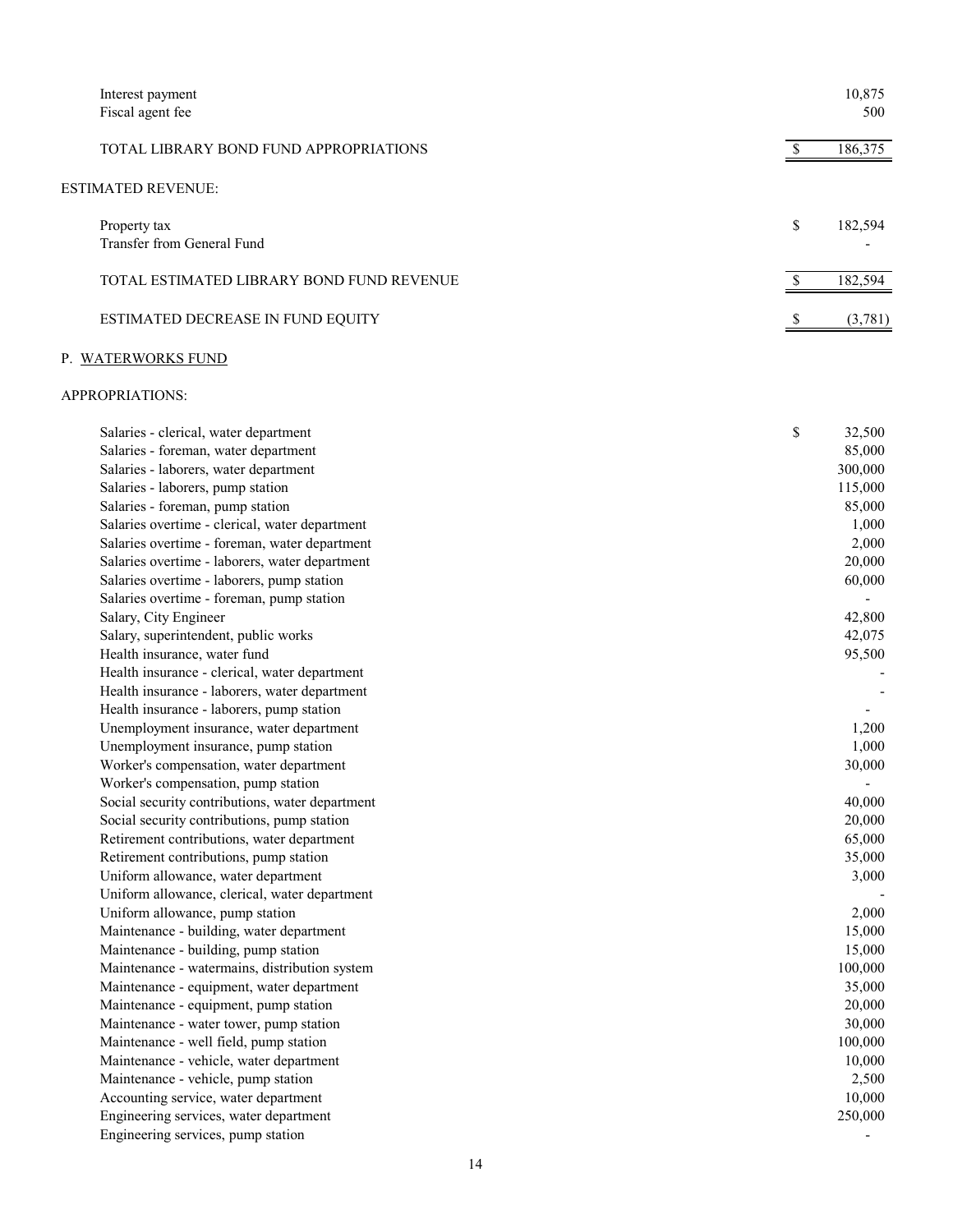| Other professional services, water department                  | 5,000             |
|----------------------------------------------------------------|-------------------|
| Other professional services, pump station                      | 20,000            |
| Postage, water department                                      | 35,000            |
| Postage, pump station                                          | 250               |
| Telephone, water department                                    | 5,500             |
| Telephone, pump station                                        | 1,500             |
| Remote read utility account, water department                  | 1,500             |
| Training, water department                                     | 3,000             |
| Training, pump station                                         | 2,000             |
| Subscriptions, pump station                                    |                   |
| Utilities, water department                                    | 5,000             |
| Utilities, pump station                                        | 230,000           |
| Liability insurance, water department                          | 40,000            |
| Liability insurance, pump station                              |                   |
| Blacktop, water department                                     |                   |
| Maintenance supplies - granular materials, distribution system | 1,500             |
| Maintenance supplies - water hydrants, water department        |                   |
| Maintenance supplies - water meters, water department          | 60,000            |
| Office supplies, water department                              | 1,000             |
| Office supplies, pump station                                  | 1,500             |
| Merchant service fee, water billing                            | 25,000            |
|                                                                |                   |
| Operating supplies, water department                           |                   |
| Operating supplies, pump station                               | 4,000             |
| Operating expenses, water department                           | 3,000             |
| Small tools, water department                                  | 4,000             |
| Small tools, pump station                                      | 1,000             |
| Fuel, water department                                         | 12,000            |
| Fuel, pump department                                          | 3,000             |
| Chemicals, pump station                                        | 35,000            |
| Operating supplies - lab, pump station                         | 5,000             |
| Principal payment                                              | 345,000           |
| Fiscal agent fee                                               | 500               |
| Equipment purchase, water department                           | 10,000            |
| Equipment purchase, pump station                               | 2,000             |
| Vehicle purchase, water department                             |                   |
| Hydrant purchase, water department                             | 5,000             |
| Capital outlay / remote read program, water department         | 10,000            |
| Capital outlay/other                                           | 1,400,000         |
| Streets - construction                                         | 40,000            |
| Utility tax, water department                                  | 150,000           |
| Miscellaneous expense, water department                        |                   |
| Interest, water department                                     | 14,318            |
| Transfer to General Fund                                       |                   |
|                                                                |                   |
| TOTAL WATERWORKS FUND APPROPRIATIONS                           | \$<br>4, 147, 143 |
|                                                                |                   |
| <b>ESTIMATED REVENUE:</b>                                      |                   |
|                                                                |                   |
| Utility tax                                                    | \$<br>150,000     |
| Water sales, residential                                       |                   |
| Water sales, commercial                                        | 1,800,000         |
|                                                                | 275,000           |
| Water sales, industrial                                        | 1,000,000         |
| Water taps                                                     | 5,000             |
| Water improvements - Carus                                     |                   |
| Service charge, labor (delinquents)                            | 12,000            |
| Delinquent charges                                             | 15,000            |

Miscellaneous income 15,000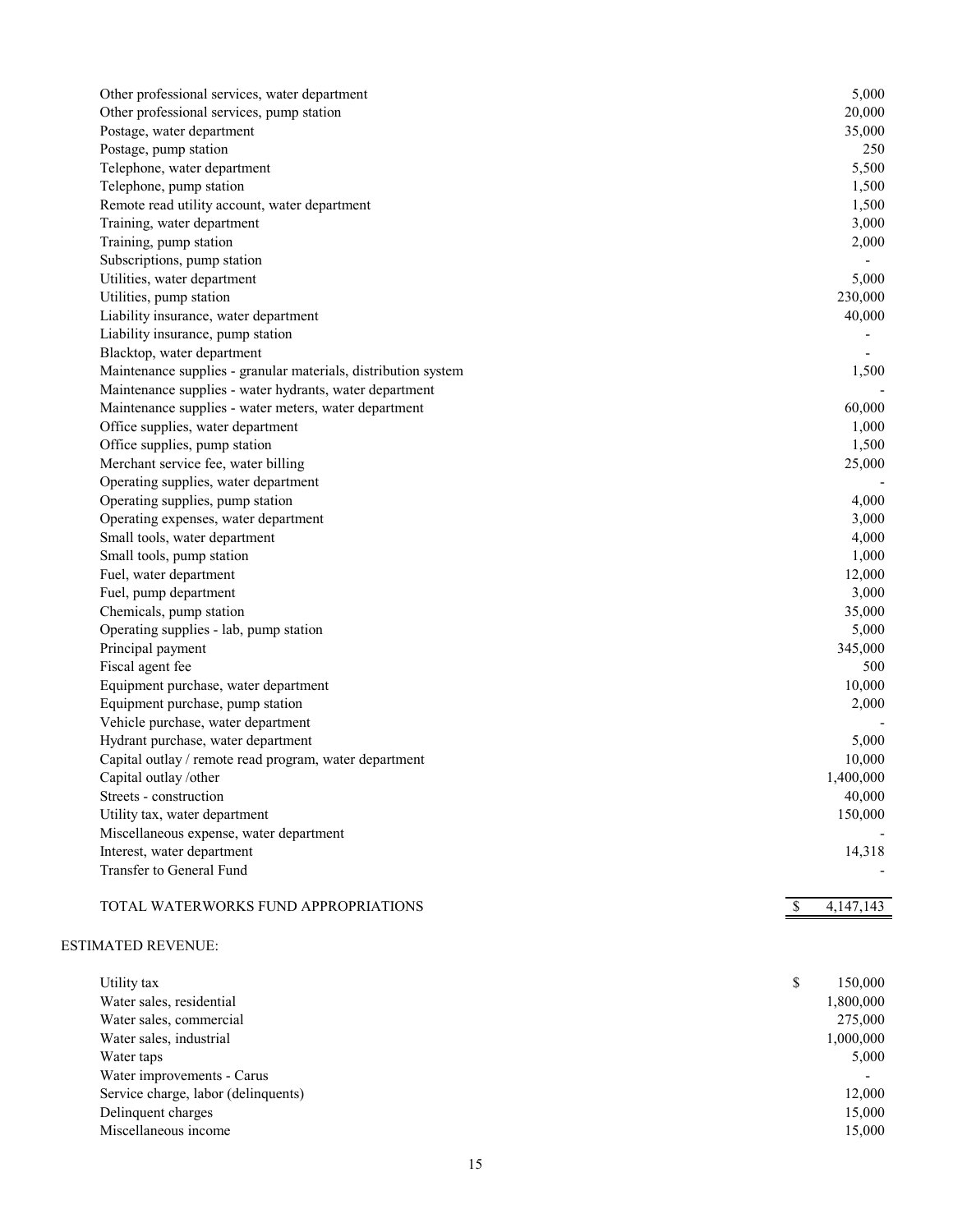| EPA grant<br>Loan proceeds              | 500,000    |
|-----------------------------------------|------------|
| TOTAL ESTIMATED WATERWORKS FUND REVENUE | 3,772,000  |
| ESTIMATED DECREASE IN FUND EQUITY       | (375, 143) |

# Q. SEWERAGE FUND

| Salaries regular, clerical, sewer                   | \$<br>35,000 |
|-----------------------------------------------------|--------------|
| Salaries regular, foreman, sewer                    | 80,000       |
| Salaries regular, laborer, sewer                    | 175,000      |
| Salaries overtime, clerical, sewer                  | 1,000        |
| Salaries overtime, foreman, sewer                   | 30,000       |
| Salaries overtime, laborer, sewer                   | 20,000       |
| Salary, City Engineer                               | 42,800       |
| Salary, superintendent, public works                | 18,700       |
| Health insurance, sewer fund                        | 94,000       |
| Health insurance - clerical, sewer                  |              |
| Health insurance - laborer, sewer                   |              |
| Unemployment insurance, sewer                       | 1,000        |
| Worker's compensation, sewer                        | 15,000       |
| Social security contributions, sewer                | 27,000       |
| Retirement contributions, sewer                     | 35,000       |
| Uniform allowance - laborer, sewer                  | 2,000        |
| Uniform allowance - clerical, sewer                 | 500          |
| Maintenance service - equipment, new sewer plant    | 10,000       |
| Maintenance service - equipment                     | 25,000       |
| Maintenance service - vehicles                      | 2,500        |
| Maintenance service - lab analysis, new sewer plant | 15,000       |
| Maintenance service - lab analysis, sewer           | 20,000       |
| Maintenance service - sewer                         | 50,000       |
| Maintenance service - televising, sewer             | 2,500        |
| Maintenance service - lift station, sewer           | 25,000       |
| Maintenance service - lab equipment, sewer          | 10,000       |
| Maintenance service - building, sewer               | 3,000        |
| Maintenance service - building, new sewer plant     | 20,000       |
| Accounting services, sewer                          | 10,000       |
| Engineering services, sewer                         | 75,000       |
| Permit fees, sewer                                  | 20,000       |
| Permit fees, new sewer plant                        | 7,500        |
| Legal service, sewer                                | 10,000       |
| Other professional services, sewer                  | 10,000       |
| Postage, sewer                                      | 250          |
| Telephone, sewer                                    | 5,000        |
| Long-term control, sewer                            | 500,000      |
| Publishing, sewer                                   | 500          |
| Dues, sewer                                         | 1,000        |
| Training, sewer                                     | 2,500        |
| Utilities, sewer                                    | 115,000      |
| Utilities, new sewer plant                          | 60,000       |
| Liability insurance, sewer                          | 35,000       |
| Rentals, sewer                                      | 1,000        |
| Maintenance supplies - building, sewer              | 15,000       |
|                                                     |              |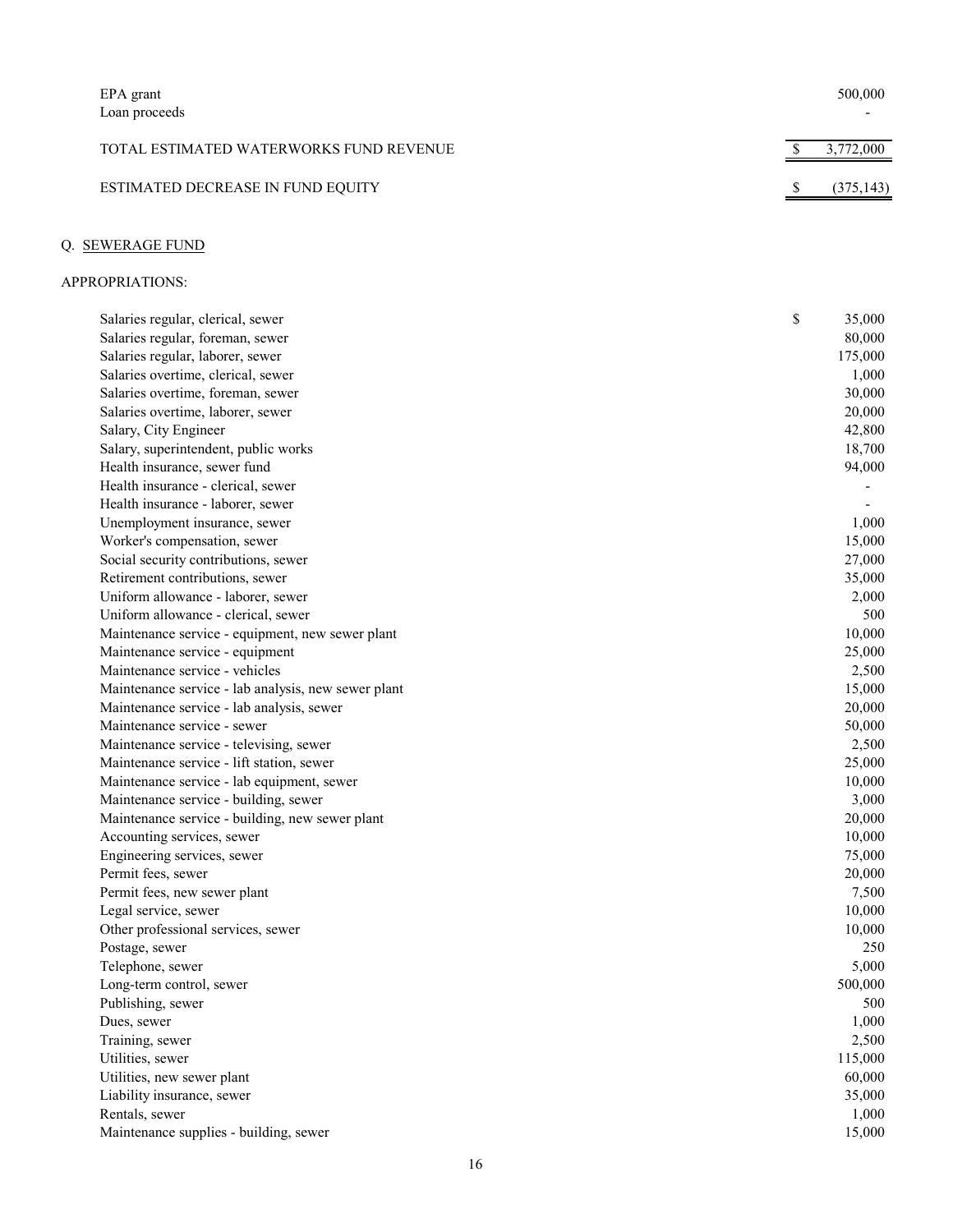| 7,500<br>Maintenance supplies - building, new sewer<br>Maintenance supplies - equipment, new sewer<br>10,000<br>Maintenance supplies - equipment, sewer<br>30,000<br>Maintenance supplies - vehicle, sewer<br>3,000<br>Maintenance supplies - biosolids, sewer<br>5,000<br>Office supplies, sewer<br>1,500<br>Operating supplies - general, sewer<br>Operating supplies - chlorinating, sewer<br>30,000<br>Operating expenses, sewer<br>6,000<br>Small tools, sewer<br>1,500<br>Fuel - vehicle, sewer<br>4,000<br>Chemicals / waste water, sewer<br>8,000<br>Chemicals / waste water, new sewer plant<br>10,000<br>80,000<br>Principal payment - 09 sewer plant |
|-----------------------------------------------------------------------------------------------------------------------------------------------------------------------------------------------------------------------------------------------------------------------------------------------------------------------------------------------------------------------------------------------------------------------------------------------------------------------------------------------------------------------------------------------------------------------------------------------------------------------------------------------------------------|
|                                                                                                                                                                                                                                                                                                                                                                                                                                                                                                                                                                                                                                                                 |
|                                                                                                                                                                                                                                                                                                                                                                                                                                                                                                                                                                                                                                                                 |
|                                                                                                                                                                                                                                                                                                                                                                                                                                                                                                                                                                                                                                                                 |
|                                                                                                                                                                                                                                                                                                                                                                                                                                                                                                                                                                                                                                                                 |
|                                                                                                                                                                                                                                                                                                                                                                                                                                                                                                                                                                                                                                                                 |
|                                                                                                                                                                                                                                                                                                                                                                                                                                                                                                                                                                                                                                                                 |
|                                                                                                                                                                                                                                                                                                                                                                                                                                                                                                                                                                                                                                                                 |
|                                                                                                                                                                                                                                                                                                                                                                                                                                                                                                                                                                                                                                                                 |
|                                                                                                                                                                                                                                                                                                                                                                                                                                                                                                                                                                                                                                                                 |
|                                                                                                                                                                                                                                                                                                                                                                                                                                                                                                                                                                                                                                                                 |
|                                                                                                                                                                                                                                                                                                                                                                                                                                                                                                                                                                                                                                                                 |
|                                                                                                                                                                                                                                                                                                                                                                                                                                                                                                                                                                                                                                                                 |
|                                                                                                                                                                                                                                                                                                                                                                                                                                                                                                                                                                                                                                                                 |
|                                                                                                                                                                                                                                                                                                                                                                                                                                                                                                                                                                                                                                                                 |
| Principal payment - IEPA Loan - 09 sewer plant<br>586,182                                                                                                                                                                                                                                                                                                                                                                                                                                                                                                                                                                                                       |
| Interest payment - 09 sewer plant<br>12,400                                                                                                                                                                                                                                                                                                                                                                                                                                                                                                                                                                                                                     |
| Principal payment - IEPA loan, sewer<br>166,680                                                                                                                                                                                                                                                                                                                                                                                                                                                                                                                                                                                                                 |
| Interest payment - IEPA loan, sewer<br>16,747                                                                                                                                                                                                                                                                                                                                                                                                                                                                                                                                                                                                                   |
| Fiscal agent fee<br>500                                                                                                                                                                                                                                                                                                                                                                                                                                                                                                                                                                                                                                         |
| Community relations/grants, sewer                                                                                                                                                                                                                                                                                                                                                                                                                                                                                                                                                                                                                               |
| Check valve cost sharing, sewer<br>25,000                                                                                                                                                                                                                                                                                                                                                                                                                                                                                                                                                                                                                       |
| Miscellaneous expense, sewer<br>5,000                                                                                                                                                                                                                                                                                                                                                                                                                                                                                                                                                                                                                           |
| Equipment purchases, sewer<br>5,000                                                                                                                                                                                                                                                                                                                                                                                                                                                                                                                                                                                                                             |
| Equipment purchases, new sewer plant<br>1,000                                                                                                                                                                                                                                                                                                                                                                                                                                                                                                                                                                                                                   |
| Vehicle purchase, sewer                                                                                                                                                                                                                                                                                                                                                                                                                                                                                                                                                                                                                                         |
| Land lease agreement, sewer<br>3,500                                                                                                                                                                                                                                                                                                                                                                                                                                                                                                                                                                                                                            |
| Capital improvements / other, sewer<br>2,976,000                                                                                                                                                                                                                                                                                                                                                                                                                                                                                                                                                                                                                |
| Capital improvements / collection system, sewer                                                                                                                                                                                                                                                                                                                                                                                                                                                                                                                                                                                                                 |
| Capital improvements/disaster recovery/dike grant, sewer                                                                                                                                                                                                                                                                                                                                                                                                                                                                                                                                                                                                        |
|                                                                                                                                                                                                                                                                                                                                                                                                                                                                                                                                                                                                                                                                 |
| TOTAL SEWERAGE FUND APPROPRIATIONS<br>5,622,259<br><sup>\$</sup>                                                                                                                                                                                                                                                                                                                                                                                                                                                                                                                                                                                                |
| <b>ESTIMATED REVENUE:</b>                                                                                                                                                                                                                                                                                                                                                                                                                                                                                                                                                                                                                                       |
| Sewer charges, residential<br>1,500,000                                                                                                                                                                                                                                                                                                                                                                                                                                                                                                                                                                                                                         |
| Sewer charges, industrial<br>225,000                                                                                                                                                                                                                                                                                                                                                                                                                                                                                                                                                                                                                            |
| Sewer charges, commercial<br>275,000                                                                                                                                                                                                                                                                                                                                                                                                                                                                                                                                                                                                                            |
| 240,000<br>Sewer bond charges                                                                                                                                                                                                                                                                                                                                                                                                                                                                                                                                                                                                                                   |
| Industrial discharge permits<br>500                                                                                                                                                                                                                                                                                                                                                                                                                                                                                                                                                                                                                             |
| Delinquent charges<br>15,000                                                                                                                                                                                                                                                                                                                                                                                                                                                                                                                                                                                                                                    |
| Sewer bond delinquent charges<br>2,000                                                                                                                                                                                                                                                                                                                                                                                                                                                                                                                                                                                                                          |
| Grant income                                                                                                                                                                                                                                                                                                                                                                                                                                                                                                                                                                                                                                                    |
| Miscellaneous income                                                                                                                                                                                                                                                                                                                                                                                                                                                                                                                                                                                                                                            |
| Transfer from T.I.F. I                                                                                                                                                                                                                                                                                                                                                                                                                                                                                                                                                                                                                                          |
|                                                                                                                                                                                                                                                                                                                                                                                                                                                                                                                                                                                                                                                                 |
| 2,257,500<br>TOTAL ESTIMATED SEWERAGE FUND REVENUE                                                                                                                                                                                                                                                                                                                                                                                                                                                                                                                                                                                                              |
| ESTIMATED DECREASE IN FUND EQUITY<br>(3,364,759)                                                                                                                                                                                                                                                                                                                                                                                                                                                                                                                                                                                                                |

# R. PARKING METER FUND

| Salaries, parking meters                      | 8.000 |
|-----------------------------------------------|-------|
| Social security contributions, parking meters | 100   |
| Office supplies, parking meters               | 500   |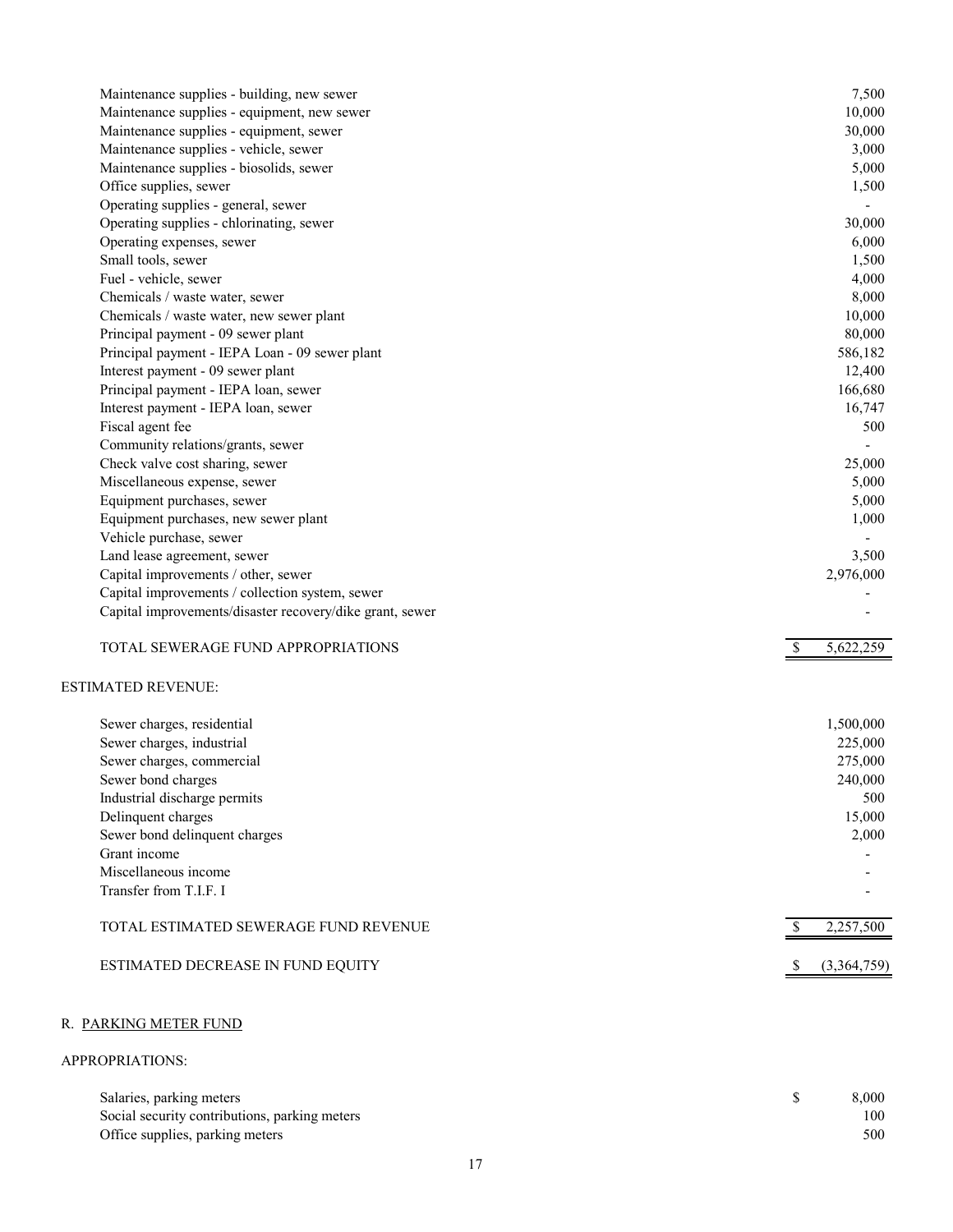| Operating expense, parking meters              |                           | 1,400     |
|------------------------------------------------|---------------------------|-----------|
| Capital improvements                           |                           | 28,000    |
| Land purchase                                  |                           |           |
| TOTAL PARKING METER FUND APPROPRIATIONS        | $\boldsymbol{\mathsf{S}}$ | 38,000    |
| <b>ESTIMATED REVENUE:</b>                      |                           |           |
| Parking fines                                  | \$                        | 35,000    |
| Parking fees                                   |                           | 3,000     |
| TOTAL ESTIMATED PARKING METER FUND REVENUE     | \$                        | 38,000    |
| ESTIMATED INCREASE IN FUND EQUITY              | \$                        |           |
| S. FIREMEN'S PENSION FUND                      |                           |           |
| APPROPRIATIONS:                                |                           |           |
| Benefit payments                               | \$                        | 237,000   |
| Administrative expense                         |                           | 8,500     |
| Miscellaneous expense                          |                           | 1,000     |
| TOTAL FIREMEN'S PENSION FUND APPROPRIATIONS    | $\mathbb{S}$              | 246,500   |
| <b>ESTIMATED REVENUE:</b>                      |                           |           |
| Employer contribution                          | \$                        | 237,000   |
| Employee contribution                          |                           | 25,000    |
| Investment income                              |                           | 35,000    |
| TOTAL ESTIMATED FIREMEN'S PENSION FUND REVENUE | $\boldsymbol{\mathsf{S}}$ | 297,000   |
| ESTIMATED INCREASE IN FUND EQUITY              | -S                        | 50,500    |
|                                                |                           |           |
| T. POLICE PENSION FUND                         |                           |           |
| APPROPRIATIONS:                                |                           |           |
| Benefit payments                               | \$                        | 1,543,000 |
| Administrative expense                         |                           | 20,000    |
| Miscellaneous expense                          |                           | 5,000     |
| TOTAL POLICE PENSION FUND APPROPRIATIONS       | \$                        | 1,568,000 |
| ESTIMATED REVENUE:                             |                           |           |
| Employer contribution                          | \$                        | 1,543,000 |
| Employee contribution                          |                           | 140,000   |
| Investment income                              |                           | 85,000    |
| TOTAL ESTIMATED POLICE PENSION FUND REVENUE    | \$                        | 1,768,000 |
| ESTIMATED INCREASE IN FUND EQUITY              | S                         | 200,000   |
|                                                |                           |           |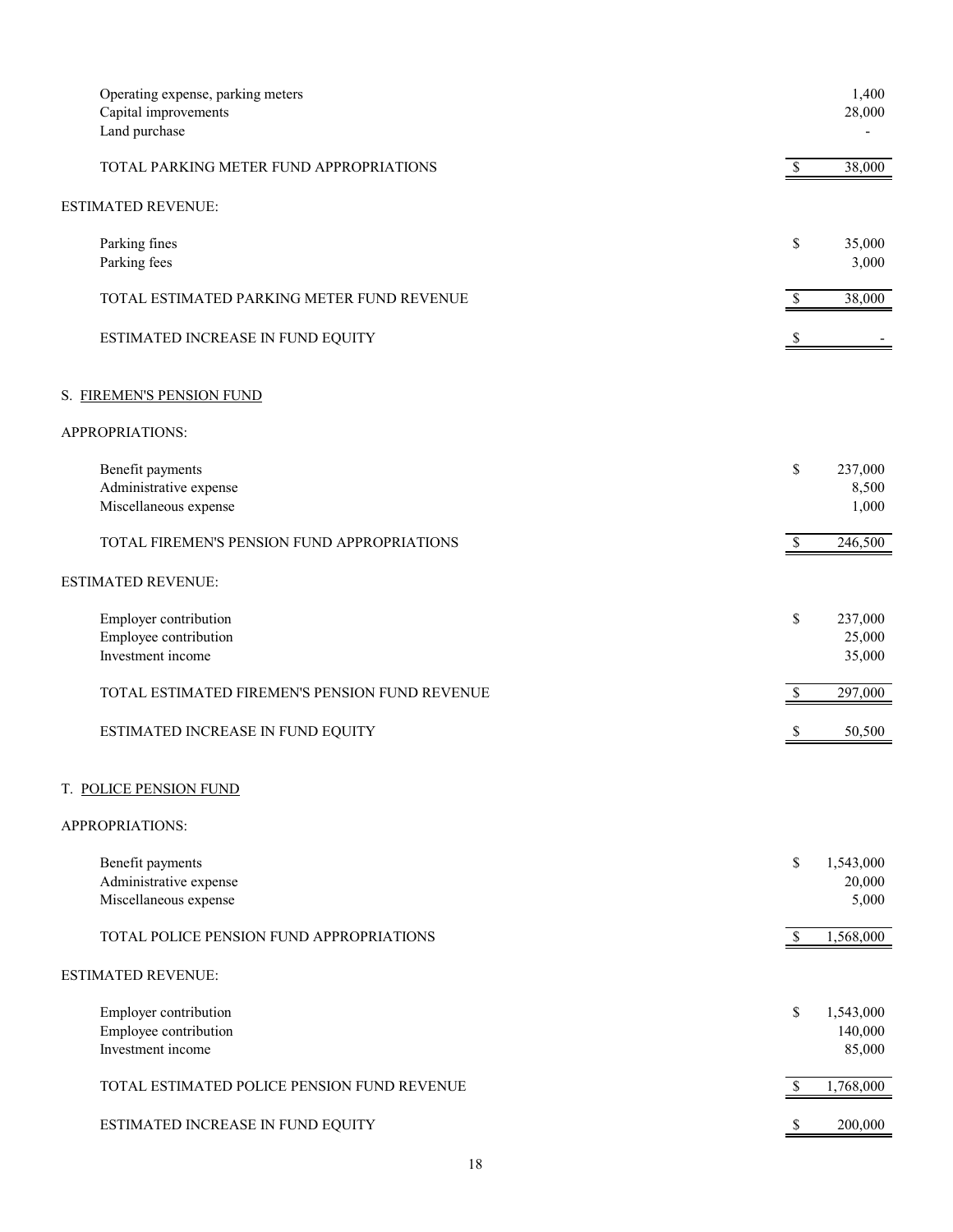# U. LASALLE T.I.F. I SPECIAL TAX ALLOCATION FUND

## APPROPRIATIONS:

| Professional services, legal, T.I.F. I                                 | \$            | 44,758    |
|------------------------------------------------------------------------|---------------|-----------|
| Capital improvement, other, T.I.F. I                                   |               | 600,000   |
| Intergovernmental agreement/LaSalle County                             |               | 172,883   |
| Intergovernmental agreement/LaSalle Grade                              |               | 19,468    |
| Intergovernmental agreement/Dimmick Grade                              |               | 11,798    |
| Intergovernmental agreement/Waltham Grade                              |               | 348,372   |
| Intergovernmental agreement/LP High School                             |               | 226,808   |
|                                                                        |               |           |
| Intergovernmental agreement/IVCC                                       |               | 60,323    |
| Intergovernmental agreement/LaSalle Township                           |               | 8,766     |
| Intergovernmental agreement/Utica Township                             |               | 17,853    |
| Intergovernmental agreement/Utica Township Road                        |               | 19,363    |
| Payment to developer, Starved Rock                                     |               | 4,720     |
| Transfer to Rotary Park Project Fund                                   |               | 400,000   |
| TOTAL LASALLE T.I.F. I SPECIAL TAX ALLOCATION FUND APPROPRIATIONS      |               | 1,935,112 |
| <b>ESTIMATED REVENUE:</b>                                              |               |           |
| Property tax                                                           | \$            | 1,762,108 |
| TOTAL ESTIMATED LASALLE T.I.F. I SPECIAL TAX ALLOCATION FUND REVENUE   | <sup>\$</sup> | 1,762,108 |
| ESTIMATED DECREASE IN FUND EQUITY                                      | -S            | (173,004) |
| V. LASALLE T.I.F. III SPECIAL TAX ALLOCATION FUND<br>APPROPRIATIONS:   |               |           |
|                                                                        |               |           |
| Intergovernmental agreement/Waltham Grade                              | \$            | 97,552    |
| Intergovernmental agreement/LP High School                             |               | 27,859    |
| Intergovernmental agreement/IVCC                                       |               | 12,126    |
| Payment to developer/JC Whitney                                        |               | 178,043   |
| Legal service, retainer                                                |               | 18,077    |
|                                                                        |               |           |
| TOTAL LASALLE T.I.F. III SPECIAL TAX ALLOCATION FUND APPROPRIATIONS    |               | 333,657   |
| <b>ESTIMATED REVENUE:</b>                                              |               |           |
| Property tax                                                           | \$            | 712,096   |
| Transfer from T.I.F. VI                                                |               |           |
|                                                                        |               |           |
| TOTAL ESTIMATED LASALLE T.I.F. III SPECIAL TAX ALLOCATION FUND REVENUE | -S            | 712,096   |
| ESTIMATED INCREASE IN FUND EQUITY                                      |               | 378,439   |
|                                                                        |               |           |

# W. LASALLE T.I.F. IV SPECIAL TAX ALLOCATION FUND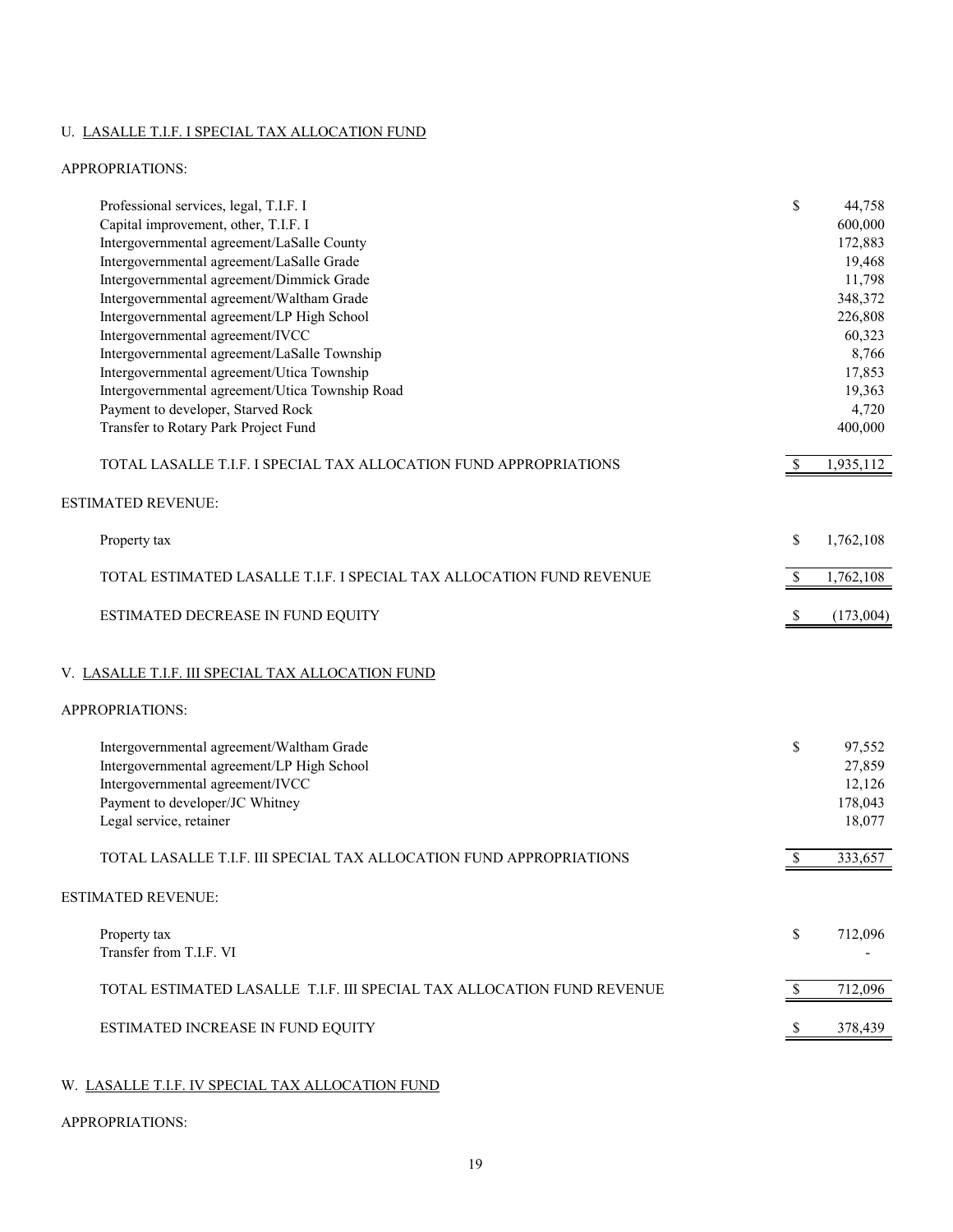| Professional services, legal, T.I.F. IV                               | \$            | 7,866      |
|-----------------------------------------------------------------------|---------------|------------|
| Tax refund - LaSalle County, T.I.F. IV                                |               | 16,732     |
| Intergovernmental agreement/LaSalle Grade                             |               | 15,201     |
| Intergovernmental agreement/LP High School                            |               | 13,264     |
| Intergovernmental agreement/IVCC                                      |               | 10,396     |
| Intergovernmental agreement/Dimmick Grade                             |               | 579        |
| Payments to developer/Country Aire                                    |               | 77,371     |
| Payment to developer/North Terraces                                   |               | 12,954     |
| Payment to developer/Ficek                                            |               | 3,452      |
| Payment to developer/Vermillionvue                                    |               | 42,403     |
| Debt service - principal payment, T.I.F. IV                           |               | 97,584     |
| Debt service - interest payment, T.I.F. IV                            |               | 117,416    |
| Fiscal agent fee, T.I.F. IV                                           |               | 500        |
| TOTAL LASALLE T.I.F. IV SPECIAL TAX ALLOCATION FUND APPROPRIATIONS    |               | 415,718    |
| <b>ESTIMATED REVENUE:</b>                                             |               |            |
| Property tax                                                          | \$            | 308,123    |
| Transfer from T.I.F. I                                                |               |            |
| TOTAL ESTIMATED LASALLE T.I.F. IV SPECIAL TAX ALLOCATION FUND REVENUE | <sup>\$</sup> | 308,123    |
| ESTIMATED DECREASE IN FUND EQUITY                                     | S             | (107, 595) |

# X. LASALLE T.I.F. V DOWNTOWN FUND

#### APPROPRIATIONS:

| Professional services, legal, T.I.F. V              | \$ | 7,426   |
|-----------------------------------------------------|----|---------|
| Capital Improvement - Other, T.I.F. V               |    |         |
| Tax Refund - Fetching Frieda's                      |    | 34      |
| Tax Refund - LaSalle County, T.I.F. V               |    | 14,375  |
| Tax Refund - Gary & Julie Hammers, T.I.F. V         |    | 4,139   |
| Tax Refund - Canal Corridor Association, T.I.F. V   |    | 3,360   |
| Tax Refund - LaSalle Subway, T.I.F. V               |    | 4,130   |
| Tax Refund - Buckman Iron & Metal Co.               |    | 859     |
| Tax Refund - American Nickeloid                     |    | 1,365   |
| Payments to developer/RMA Co. Inc. Uptown           |    | 3,318   |
| Payment to developer/GHG Holdings                   |    | 904     |
| Carus real estate                                   |    | 315     |
| Payment to developer/M. Bird                        |    | 2,379   |
| Intergovernmental agreement/LaSalle Grade           |    | 27,891  |
| Intergovernmental agreement/LP High School          |    | 9,355   |
| Intergovernmental agreement/IVCC                    |    | 9,659   |
| TOTAL LASALLE T.I.F. V DOWNTOWN FUND APPROPRIATIONS | -S | 89,509  |
| <b>ESTIMATED REVENUE:</b>                           |    |         |
| Property tax<br>Transfer from T.I.F. I              | \$ | 287,588 |

TOTAL ESTIMATED T.I.F .V DOWNTOWN FUND REVENUE **\$** 287,588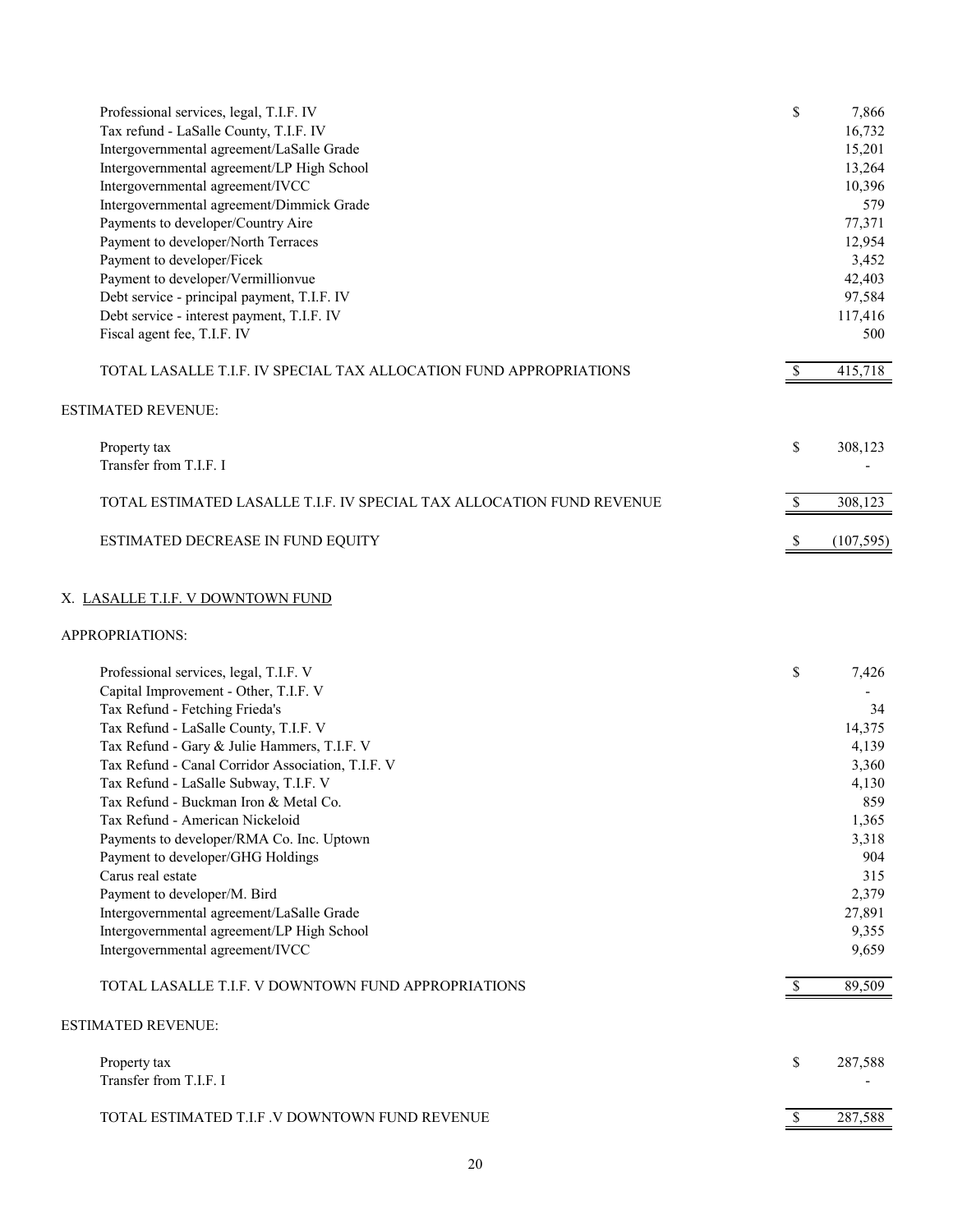|  | ESTIMATED INCREASE IN FUND EQUITY | 198,079 |
|--|-----------------------------------|---------|
|--|-----------------------------------|---------|

## Y. LASALLE T.I.F. VI SPECIAL TAX ALLOCATION FUND

## APPROPRIATIONS:

| Professional services, legal, T.I.F. VI                               | \$<br>5,605   |
|-----------------------------------------------------------------------|---------------|
| Intergovernmental agreement/Waltham Grade                             | 12,345        |
| Intergovernmental agreement/LP High School                            | 1,097         |
| Intergovernmental agreement/IVCC                                      | 7,122         |
| Tax Refund - LaSalle County, T.I.F. VI                                | 10,599        |
| Payment to developer, Oak Ridge Village                               | 10,943        |
| Capital improvement, water park                                       |               |
| TOTAL LASALLE, T.I.F. VI SPECIAL TAX ALLOCATION FUND APPROPRIATIONS   | 47,711        |
| <b>ESTIMATED REVENUE:</b>                                             |               |
| Property Tax                                                          | \$<br>221,340 |
| TOTAL ESTIMATED LASALLE T.I.F. VI SPECIAL TAX ALLOCATION FUND REVENUE | 221,340       |
| ESTIMATED INCREASE IN FUND EQUITY                                     | 173,629       |
| Z. LASALLE T.I.F. VII SPECIAL TAX ALLOCATION FUND                     |               |

| Professional services, legal, T.I.F. VII                               | \$ | 5,764  |
|------------------------------------------------------------------------|----|--------|
| Tax Refund - LaSalle County, T.I.F. VII                                |    | 3,155  |
| Tax Refund - Wm. P. Dooley, T.I.F. VII                                 |    | 655    |
| Tax Refund - Ralph Crane, T.I.F. VII                                   |    | 1,019  |
| Tax Refund - Wm. Pezanoski, T.I.F. VII                                 |    | 505    |
| Tax Refund - Robert Pezanoski, T.I.F. VII                              |    | 1,043  |
| Tax Refund - Catherine Pezanoski, T.I.F. VII                           |    | 671    |
| Tax Refund - Mary Edwards, T.I.F. VII                                  |    | 1,359  |
| Tax Refund - Terry Pezanoski, T.I.F. VII                               |    | 505    |
| Tax Refund - Charles Pezanoski, T.I.F. VII                             |    | 505    |
| Intergovernmental agreement/Dimmick Grade                              |    | 3,672  |
| Intergovernmental agreement/Waltham Grade                              |    | 590    |
| Intergovernmental agreement/LP High School                             |    | 1,223  |
| Intergovernmental agreement/IVCC                                       |    | 2,120  |
| Capital improvement, industrial park                                   |    |        |
| TOTAL LASALLE T.I.F. VII SPECIAL TAX ALLOCATION FUND APPROPRIATIONS    |    | 22,786 |
| <b>ESTIMATED REVENUE:</b>                                              |    |        |
| Property Tax                                                           | \$ | 54,795 |
| TOTAL ESTIMATED LASALLE T.I.F. VII SPECIAL TAX ALLOCATION FUND REVENUE |    | 54,795 |
| ESTIMATED INCREASE IN FUND EQUITY                                      | S  | 32,009 |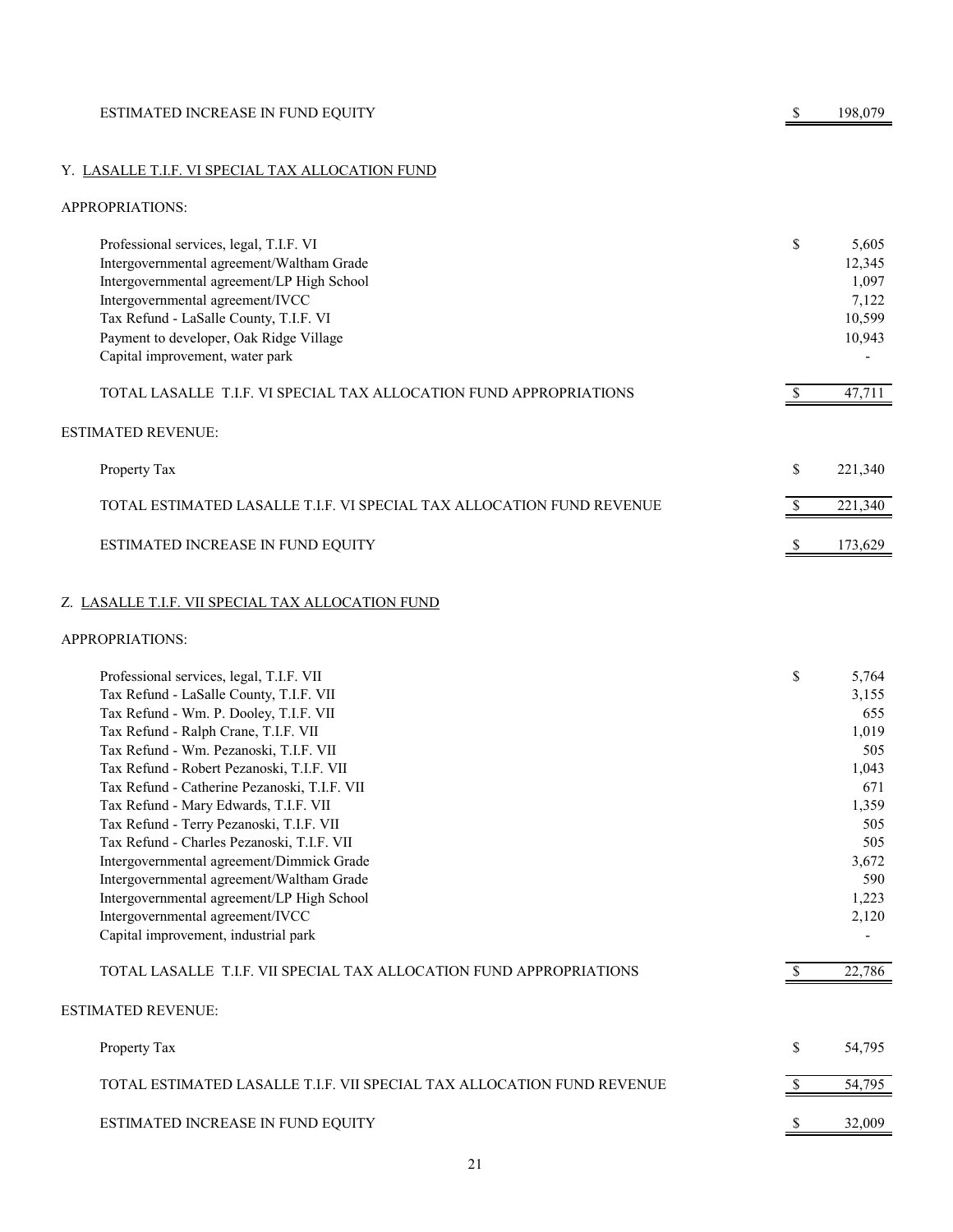# AA. LASALLE T.I.F. VIII SPECIAL TAX ALLOCATION FUND

#### APPROPRIATIONS:

| Professional services, legal, T.I.F. VIII                               | \$           | 11,333     |
|-------------------------------------------------------------------------|--------------|------------|
| Intergovernmental agreement/LaSalle Grade                               |              | 5,277      |
| Intergovernmental agreement/IVCC                                        |              | 6,647      |
| Intergovernmental agreement/Peru Grade                                  |              | 49         |
| Intergovernmental agreement/Dimmick Grade                               |              | 3,790      |
| Tax Refund/LaSalle County                                               |              | 9,892      |
| Tax Refund/Gerald Cleer                                                 |              | 211        |
| Tax Refund/Betty Diedrick                                               |              | 548        |
| Tax Refund/Mertel Investment Co.                                        |              | 633        |
| Capital improvements, new water extension                               |              | 700,000    |
| Payments to developer, Unytite                                          |              | 21,677     |
| Payments to developer, Inman Electric                                   |              | 7,012      |
| <b>JJR Next Level Training</b>                                          |              | 1,773      |
| DG Partners, LLC                                                        |              | 714        |
| TOTAL LASALLE T.I.F. VIII SPECIAL TAX ALLOCATION FUND APPROPRIATIONS    |              | 769,556    |
| <b>ESTIMATED REVENUE:</b>                                               |              |            |
| Property Tax                                                            | \$           | 182,928    |
| Transfer from T.I.F. I                                                  |              |            |
| TOTAL ESTIMATED LASALLE T.I.F. VIII SPECIAL TAX ALLOCATION FUND REVENUE |              | 182,928    |
| ESTIMATED DECREASE IN FUND EQUITY                                       | <sup>S</sup> | (586, 628) |

## SUMMARY OF TOTAL APPROPRIATION

| A.  | <b>GENERAL FUND</b>               |               |
|-----|-----------------------------------|---------------|
| ī.  | Mayor's office                    | \$<br>118,350 |
| 2.  | Aldermen                          | 36,250        |
| 3.  | Comptroller's office              | 185,700       |
| 4.  | City Clerk's office               | 41,250        |
| 5.  | Treasurer's office                | 4,075         |
| 6.  | City Attorney                     | 139,000       |
| 7.  | Economic Developer                | 89,000        |
| 8.  | Public Relations/Marketing        | 52,350        |
| 9.  | Public safety - police            | 4,188,400     |
| 10. | Public safety - fire              | 1,139,250     |
| 11. | Health/Welfare                    | 11,462        |
| 12. | Public works - streets            | 1,520,500     |
| 13. | City engineer                     | 67,200        |
| 14. | Public works - building/City Hall | 111,000       |
| 15. | Building inspector's office.      | 42,700        |
| 16. | Public works - superintendent     | 49,475        |
| 17. | Miscellaneous                     | 1,077,616     |
|     | Total General Fund                | 8,873,578     |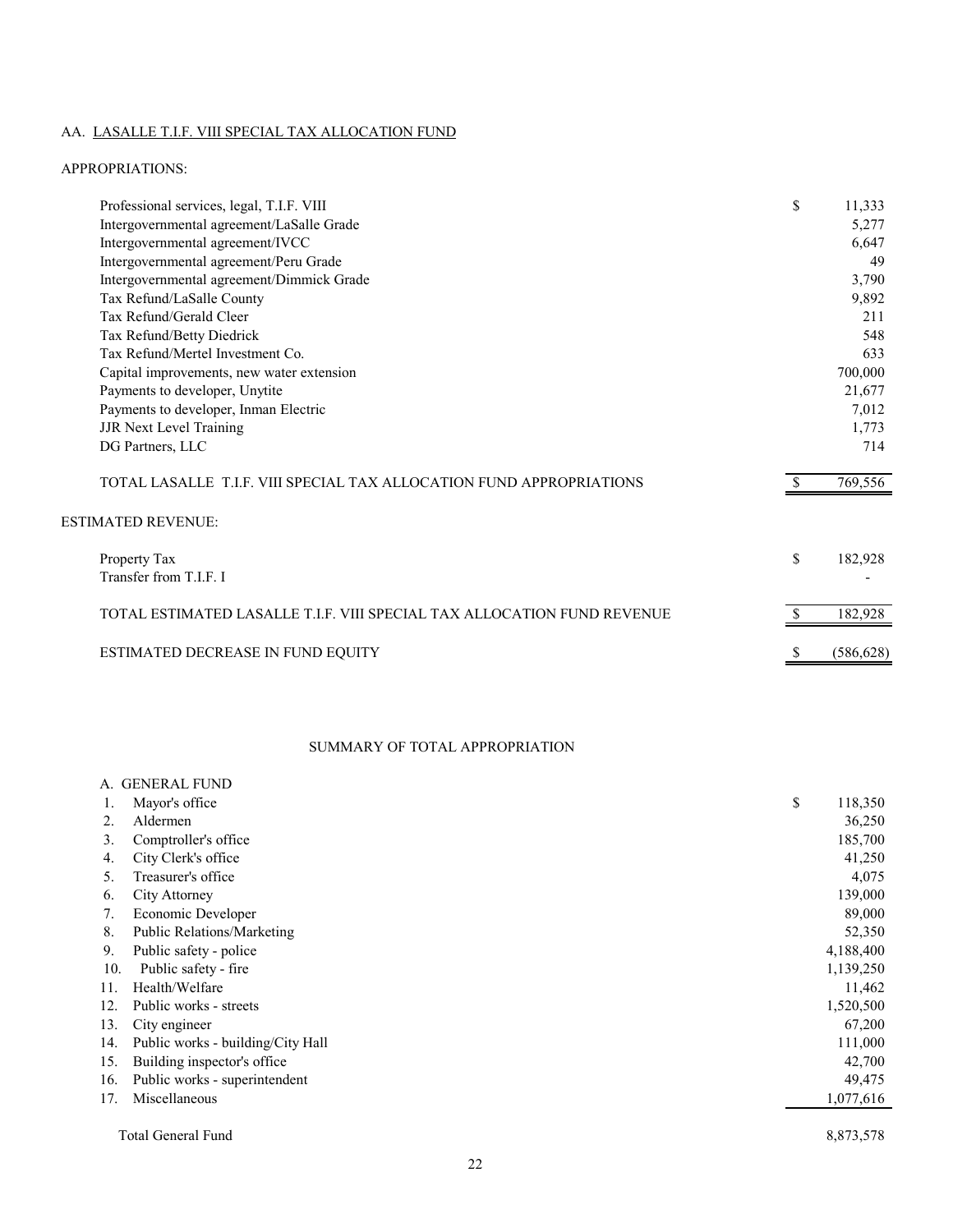| <b>B. AUDIT FUND</b>                                      | 27,500           |
|-----------------------------------------------------------|------------------|
| C. GARBAGE FUND                                           | 556,000          |
| D. MOTOR FUEL TAX FUND                                    | 539,755          |
| E. MUNICIPAL RETIREMENT FUND                              | 135,000          |
| F. PLAYGROUND AND RECREATION FUND                         | 181,486          |
| G. SCHOOL CROSSING GUARD FUND                             | 19,450           |
| H. SOCIAL SECURITY FUND                                   | 128,000          |
| I. PUBLIC PARKS FUND                                      | 108,300          |
| J. PUBLIC LIBRARY FUND                                    | 437,893          |
| K. LASALLE AMBULANCE SERVICE                              | 650,050          |
| L. ROTARY PARK PROJECT FUND                               | 1,000,000        |
| M. 2002 ALTERNATE BOND AND INTEREST FUND                  | 114,755          |
| N. 2010 RECOVERY BOND FUND                                | 62,510           |
| O. 2001 LIBRARY BOND FUND                                 | 186,375          |
| P. WATERWORKS FUND                                        | 4,147,143        |
| Q. SEWERAGE FUND                                          | 5,622,259        |
| R. PARKING METER FUND                                     | 38,000           |
| S. FIREMEN'S PENSION FUND                                 | 246,500          |
| T. POLICE PENSION FUND                                    | 1,568,000        |
| U. LASALLE T.I.F. I SPECIAL TAX ALLOCATION FUND           | 1,935,112        |
| V. LASALLE T.I.F. III SPECIAL TAX ALLOCATION FUND         | 333,657          |
| W. LASALLE T.I.F. IV SPECIAL TAX ALLOCATION FUND          | 415,718          |
| X. LASALLE T.I.F. V DOWNTOWN                              | 89,509           |
| Y. LASALLE T.I.F. VI SPECIAL TAX ALLOCATION FUND          | 47,711           |
| Z. LASALLE T.I.F. VII SPECIAL TAX ALLOCATION FUND         | 22,786           |
| AA. LASALLE T.I.F. VIII SPECIAL TAX ALLOCATION FUND       | 769,556          |
| TOTAL APPROPRIATIONS                                      | 28,256,603<br>\$ |
| TOTAL TO BE RAISED BY GENERAL CORPORATE AND SPECIAL TAXES | 6,649,440<br>\$  |